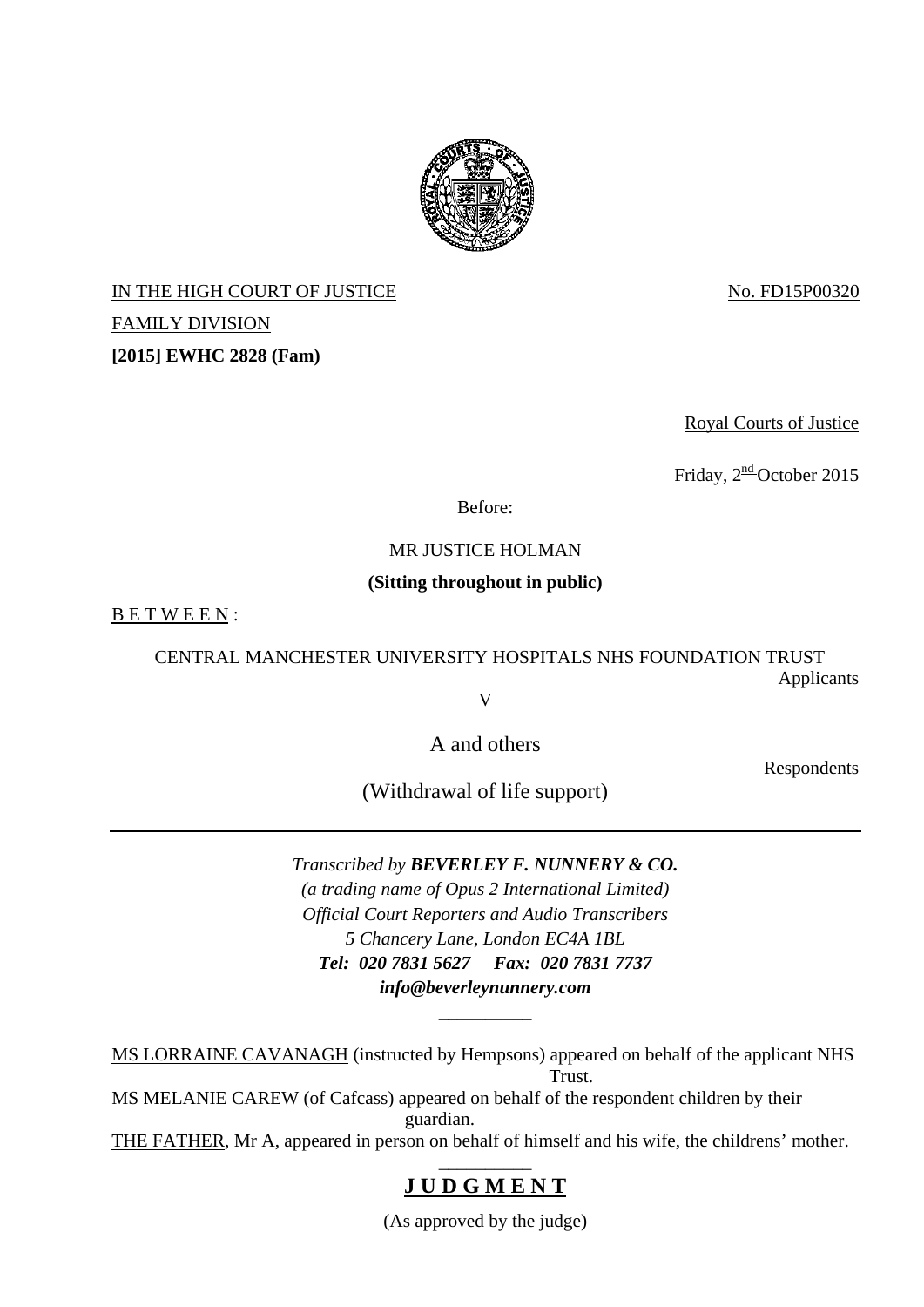# **MR JUSTICE HOLMAN:**

## **Introduction**

- 1 This case concerns the withdrawal of life support from two very young children. No one, which includes myself, who has not been in the position of the parents in this case can possibly truly appreciate and understand the agony with which they are faced. I have the utmost respect and sympathy for them in their plight. The mother has not personally attended this hearing. Her husband, the father, has done and has represented both parents in person. Although his command of English is limited and he has communicated mainly through an interpreter, he is, if I may very respectfully say so, a man of obvious intelligence and insight. He has participated in this hearing with intelligence, a complete grasp of the issues, moderation in his approach, and, I would add, considerable personal charm. Further, the evidence from the doctors, and also my own observation of a short video which the father showed me on his mobile phone earlier today, is that the father, and I am sure also the mother, care for these two boys with very great tenderness.
- 2 The issue in this case is whether it would be lawful to withdraw mechanical or artificial ventilation from two identical male twins, now aged about fourteen months. Being identical or monozygotic, their genetic make-up is identical.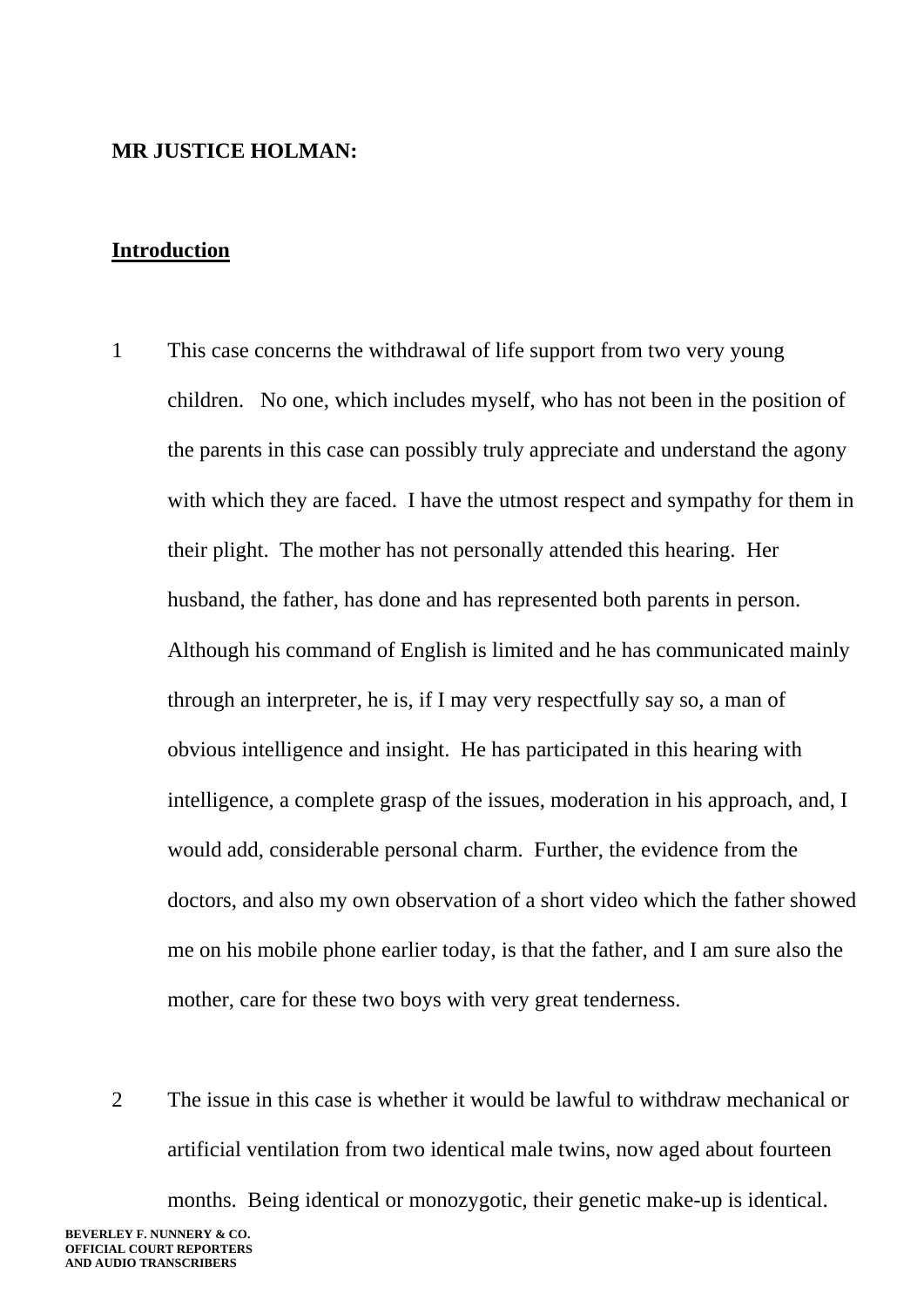They both suffer a progressive neuro-degenerative disorder. It has no known diagnosis and is untreatable and completely incurable. If the mechanical ventilation is withdrawn from either of them, he will inevitably die, probably within an hour or two, being unable to breathe naturally. This situation has persisted now for several months. The treating medical team consider that it is unethical to maintain the ventilation and that they are now needlessly prolonging pain and suffering for each boy. The parents, very, very understandably, feel unable to consent to the ventilation being withdrawn.

3 The applicant NHS Foundation Trust now apply to the court for a declaration that it would be lawful and in the best interests of each child to withdraw or discontinue the ventilation, despite the lack of parental consent. The treating team have made very clear that if I do grant that declaration, they would wish to engage fully with the parents, whom of course they know very well, as to the manner in which the process would be handled. For instance, whether the ventilation should be withdrawn at the hospital or at a hospice or, if the parents so wish, at their home; and whether it should be withdrawn from both boys at the same time or sequentially and, if so, in which order. As the treating paediatrician said, the hospital is, very sadly, used to handling such situations. I have no reason at all to doubt (nor is it disputed by the father) that the sad process would be handled as humanely, sensitively and sympathetically, and with as much dignity, as possible.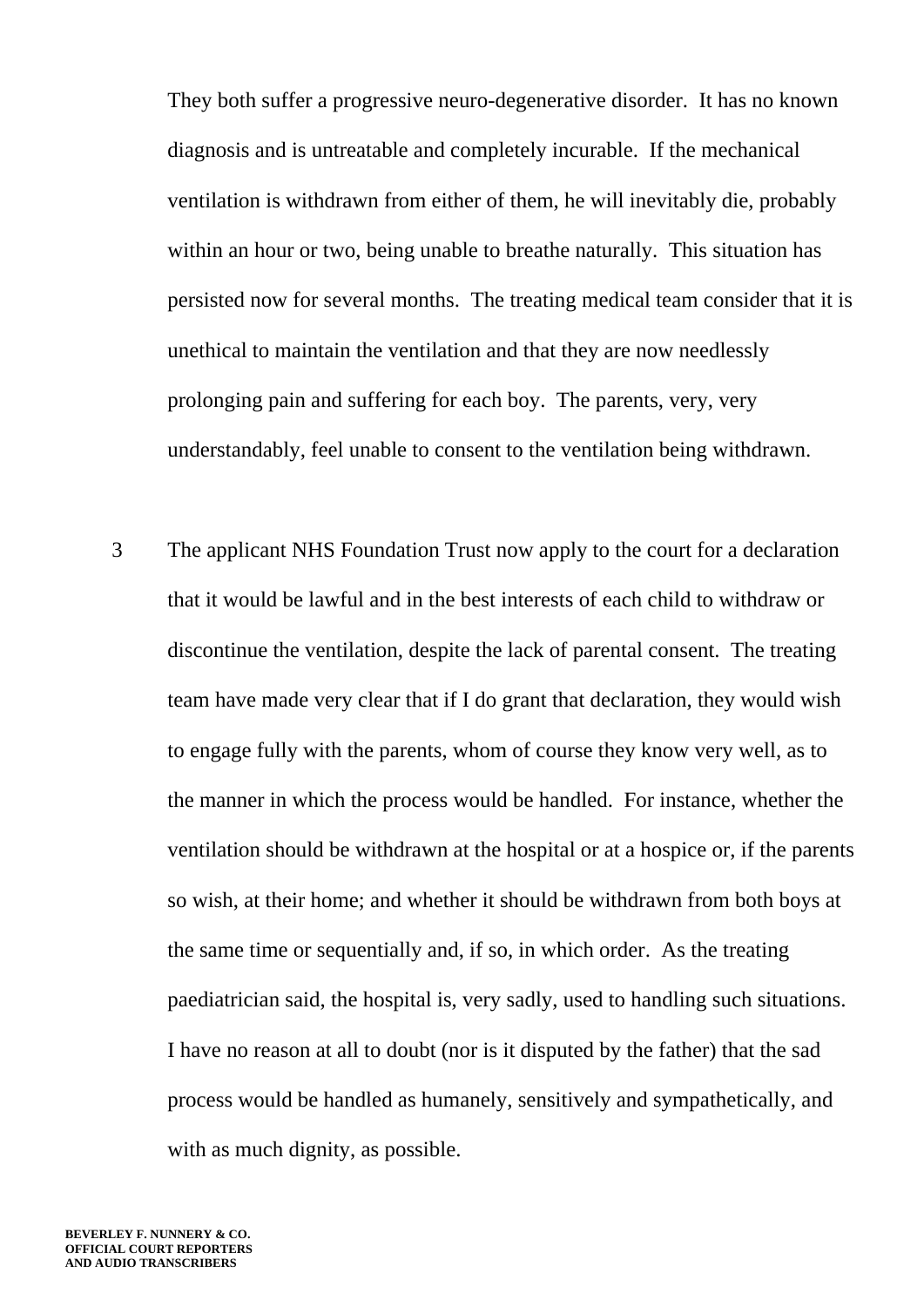4 I hope it goes without saying, but needs to be stressed and made express, that each boy is an entirely independent human being in his own right, and each requires separate consideration. If there was the slightest relevant difference in their development, functioning or prognosis, that could be absolutely critical, and the doctors have stressed that at all times they treat and consider each child separately and individually. That said, the truth is that these identical twins suffer the same identical disorder. It is equally severe in both of them; and frankly there is no material difference between them, although the precise progress of the disorder may vary between the one or the other from one day to the next.

#### **The law**

- 5 As relatively long ago now as March 2006, in the case of *An NHS Trust v. MB* [2006] EWHC 507 (Fam), I endeavoured to summarise the legal framework in a situation such as this in ten propositions which I set out as (i) to (x) within paragraph 16 of my judgment. So far as I am aware, the law has not changed. Those propositions have been frequently repeated, and have never, so far as I am aware, been criticised or stated to be wrong. I therefore now repeat them:
	- "(i) As a dispute has arisen between the treating doctors and the parents, and one, and now both, parties have asked the court to make a decision, it is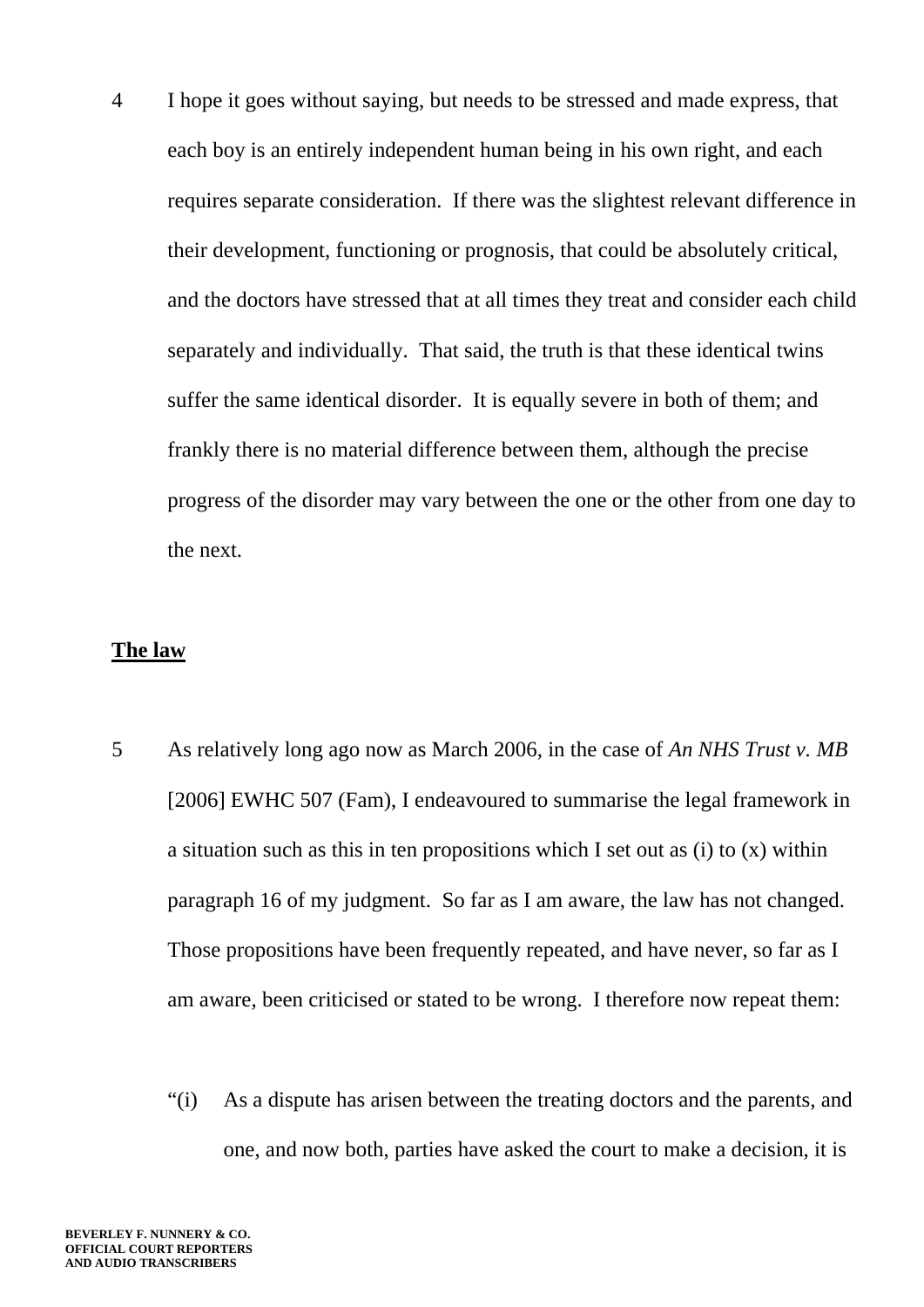the role and duty of the court to do so and to exercise its own independent and objective judgment.

- (ii) The right and power of the court to do so only arises because the patient, in this case because he is a child, lacks the capacity to make a decision for himself.
- (iii) I am not deciding what decision I might make for myself if I was, hypothetically, in the situation of the patient; nor for a child of my own if in that situation; nor whether the respective decisions of the doctors on the one hand or the parents on the other are reasonable decisions.
- (iv) The matter must be decided by the application of an objective approach or test.
- (v) That test is the best interests of the patient. Best interests are used in the widest sense and include every kind of consideration capable of impacting on the decision. These include, non-exhaustively, medical, emotional, sensory (pleasure, pain and suffering) and instinctive (the human instinct to survive) considerations.
- (vi) It is impossible to weigh such considerations mathematically, but the court must do the best it can to balance all the conflicting considerations in a particular case and see where the final balance of the best interests lies.
- (vii) Considerable weight (Lord Donaldson of Lymington MR referred to 'a very strong presumption') must be attached to the prolongation of life because the individual human instinct and desire to survive is strong and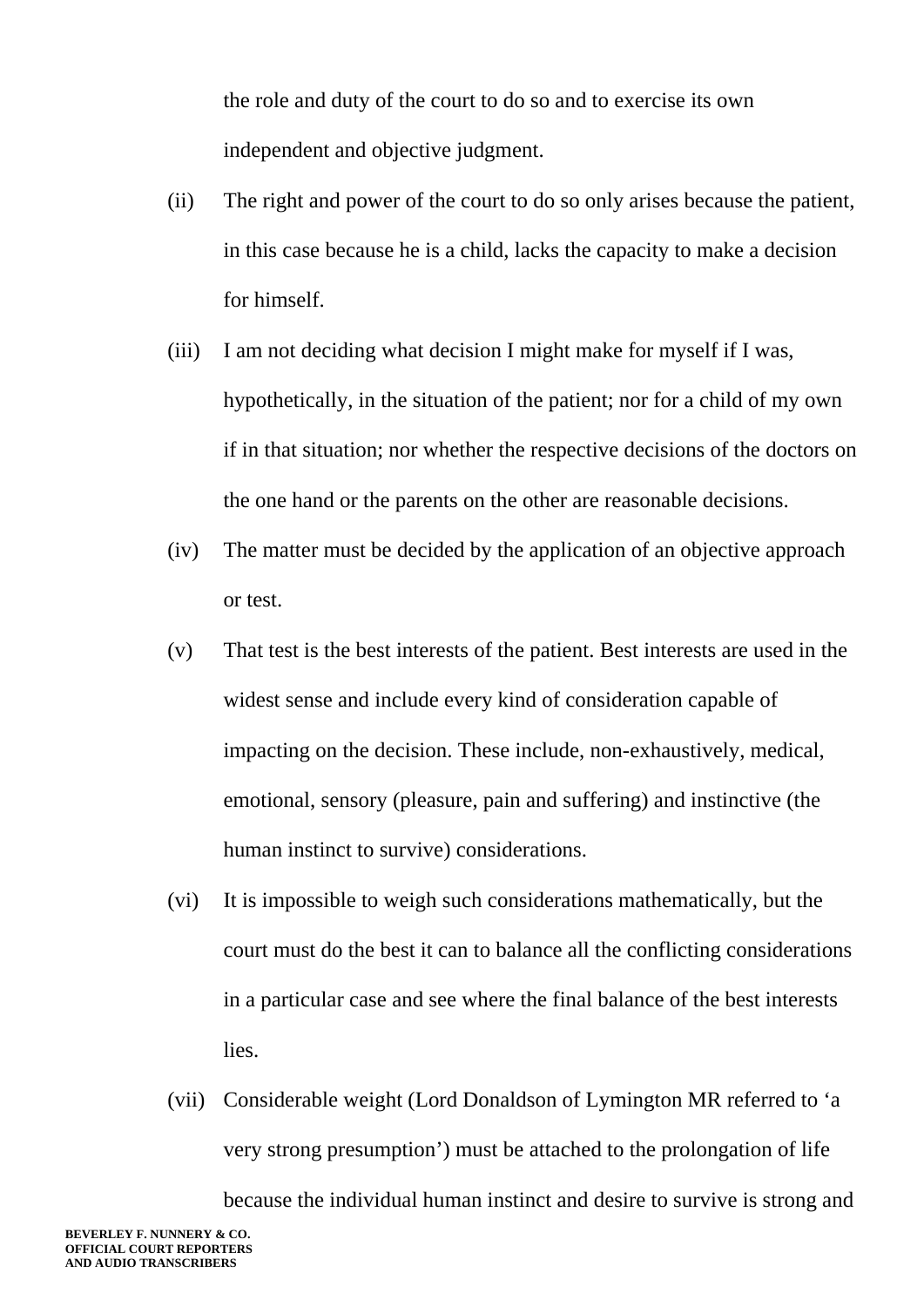must be presumed to be strong in the patient. But it is not absolute, nor necessarily decisive; and may be outweighed if the pleasures and the quality of life are sufficiently small and the pain and suffering or other burdens of living are sufficiently great.

(viii) These considerations remain well expressed in the words as relatively long ago now as 1991 of Lord Donaldson of Lymington in *Re J (A minor) (wardship: medical treatment)* [1991] Fam 33 at page 46 where he said:

> 'There is without doubt a very strong presumption in favour of a course of action which will prolong life, but … it is not irrebuttable … Account has to be taken of the pain and suffering and quality of life which the child will experience if life is prolonged. Account has also to be taken of the pain and suffering involved in the proposed treatment… We know that the instinct and desire for survival is very strong. We all believe in and assert the sanctity of human life …. Even very severely handicapped people find a quality of life rewarding which to the unhandicapped may seem manifestly intolerable. People have an amazing adaptability. But in the end there will be cases in which the answer must be that it is not in the interests of the child to subject it to treatment which will cause it increased suffering and produce no commensurate benefit, giving the fullest possible weight to the child's, and mankind's desire to survive.'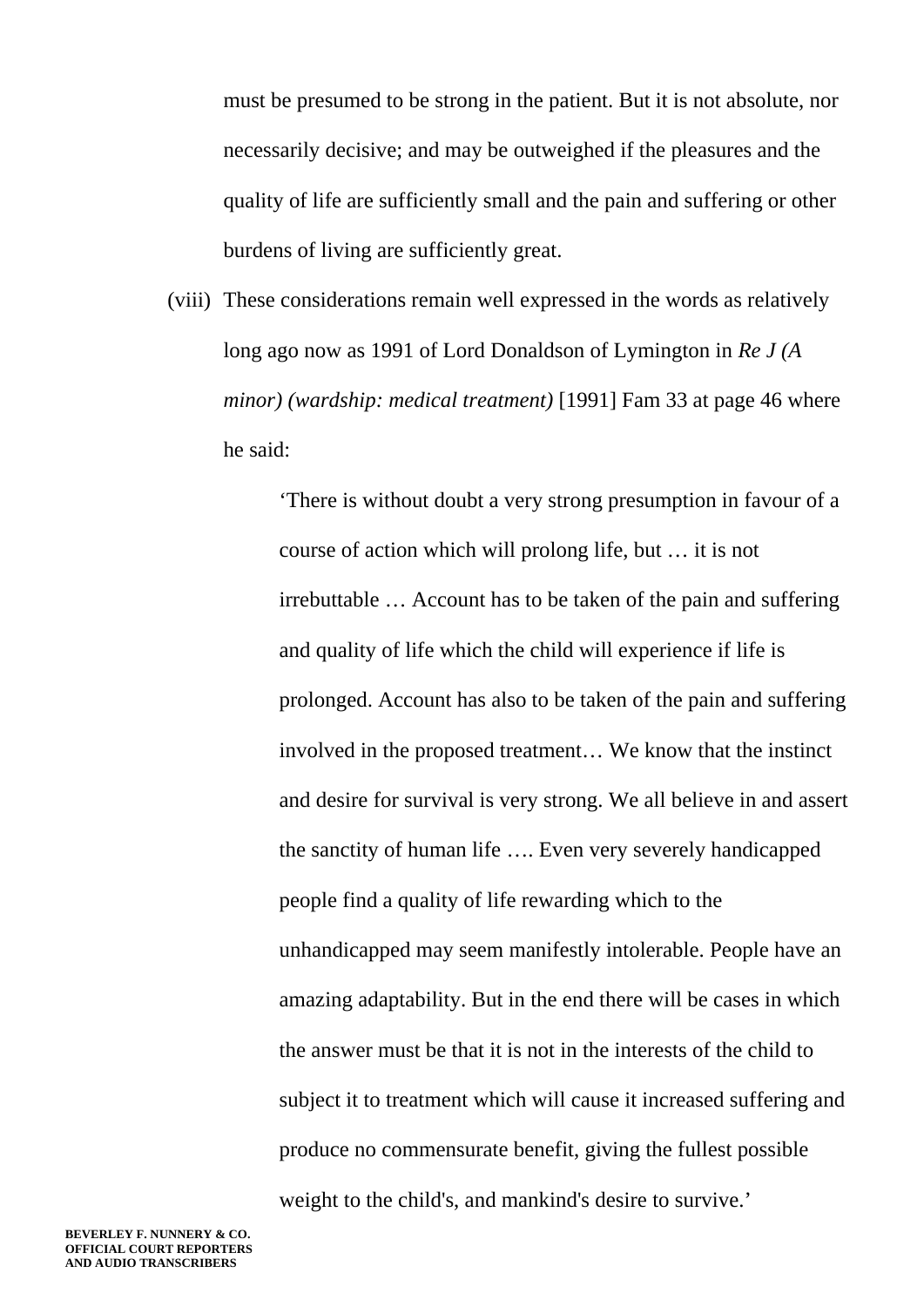- (ix) All these cases are very fact specific, i.e. they depend entirely on the facts of the individual case.
- (x) The views and opinions of both the doctors and the parents must be carefully considered. Where, as in this case, the parents spend a great deal of time with their child, their views may have particular value because they know the patient and how he reacts so well; although the court needs to be mindful that the views of any parents may, very understandably, be coloured by their own emotion or sentiment. It is important to stress that the reference is to the views and opinions of the parents. Their own wishes, however understandable in human terms, are wholly irrelevant to consideration of the objective best interests of the child save to the extent in any given case that they may illuminate the quality and value to the child of the child/parent relationship."
- 6 I wish also to incorporate by reference what I set out at some length in paragraphs 18 to 24 of my judgment in *MB* with regard to a perceived distinction between withholding and withdrawing artificial ventilation or other forms of life support. Several times in the present case the father has said that to withdraw the artificial ventilation, now that it has been commenced, involves killing the child. I completely understand how he perceives it that way and, indeed, that may be the viewpoint also of his Islamic faith. However, as the several passages which I quoted in those paragraphs make clear, there is,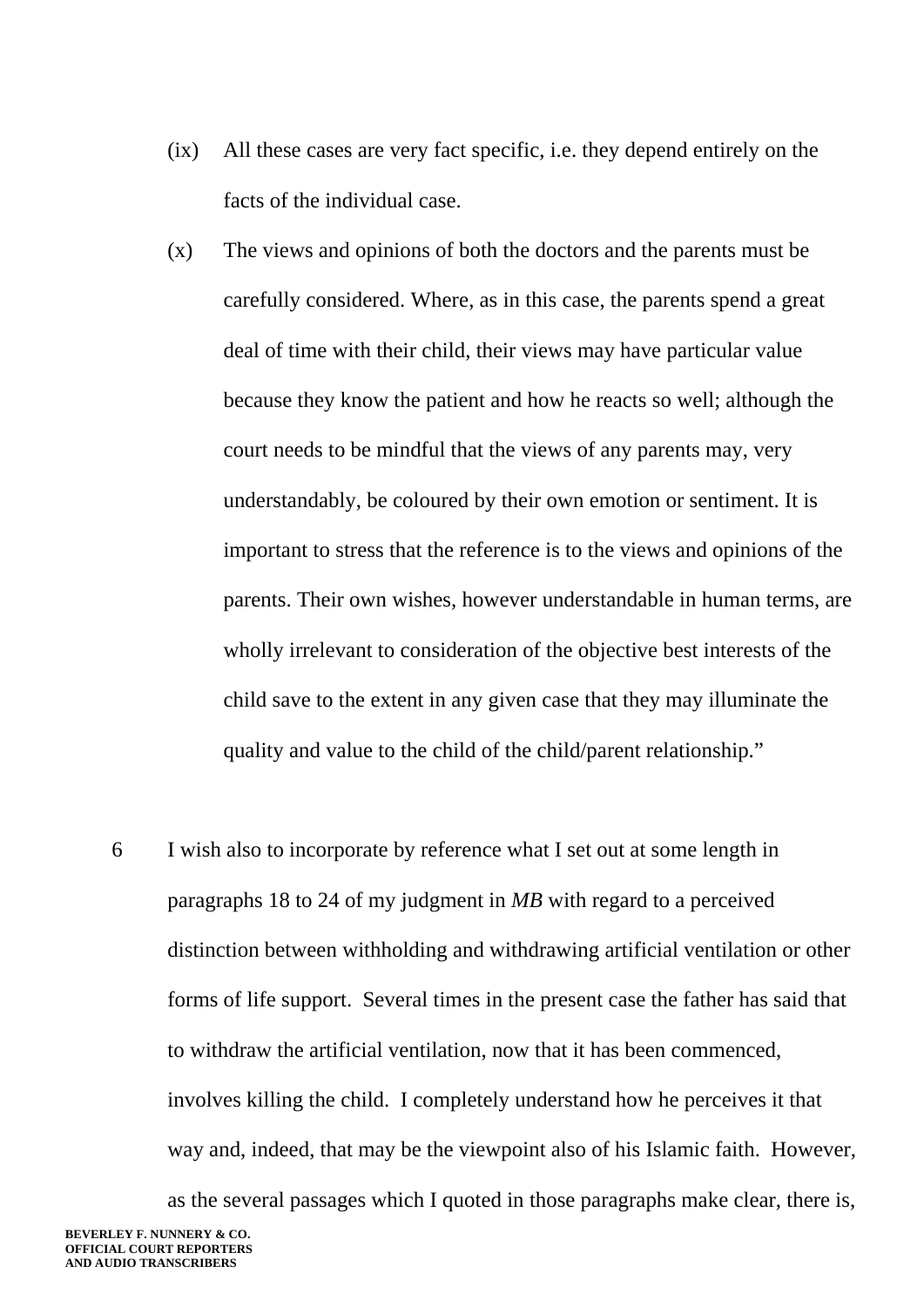and can be, no legal (nor indeed ethical) distinction between a decision to withhold artificial ventilation and a decision to withdraw or discontinue it once started. In neither case does the decision involve killing the child. The child is not killed. He dies because of the natural result or effect of his underlying disorder or disease.

# **The facts and evidence**

7 The family is an Iraqi family who were living in Iraq. The parents have an elder son, now aged 4, who is healthy and normal. They next had a baby daughter who, very tragically, died at the age of eight months. Her condition was not fully diagnosed; but, like that of these boys, it manifested in seizures and respiratory failure, and it now seems very likely that she and they were afflicted by the same, unknown, genetic disorder. These boys, A and H, were born in Iraq by emergency caesarean in early August 2014. They initially appeared to be entirely normal babies and to develop entirely normally. In December 2014 the parents travelled with their three children to England, where the mother is undertaking a course of study. Around the age of three to four months both babies began to display abnormal features. They ceased to feed well. They displayed abnormal jerking movements. Both boys were first admitted to a hospital in England in mid-January 2015 when aged five months, and they have remained in hospitals ever since. In early April 2015 A went into cardio-respiratory arrest and required CPR for six minutes. He was

**BEVERLEY F. NUNNERY & CO. OFFICIAL COURT REPORTERS AND AUDIO TRANSCRIBERS**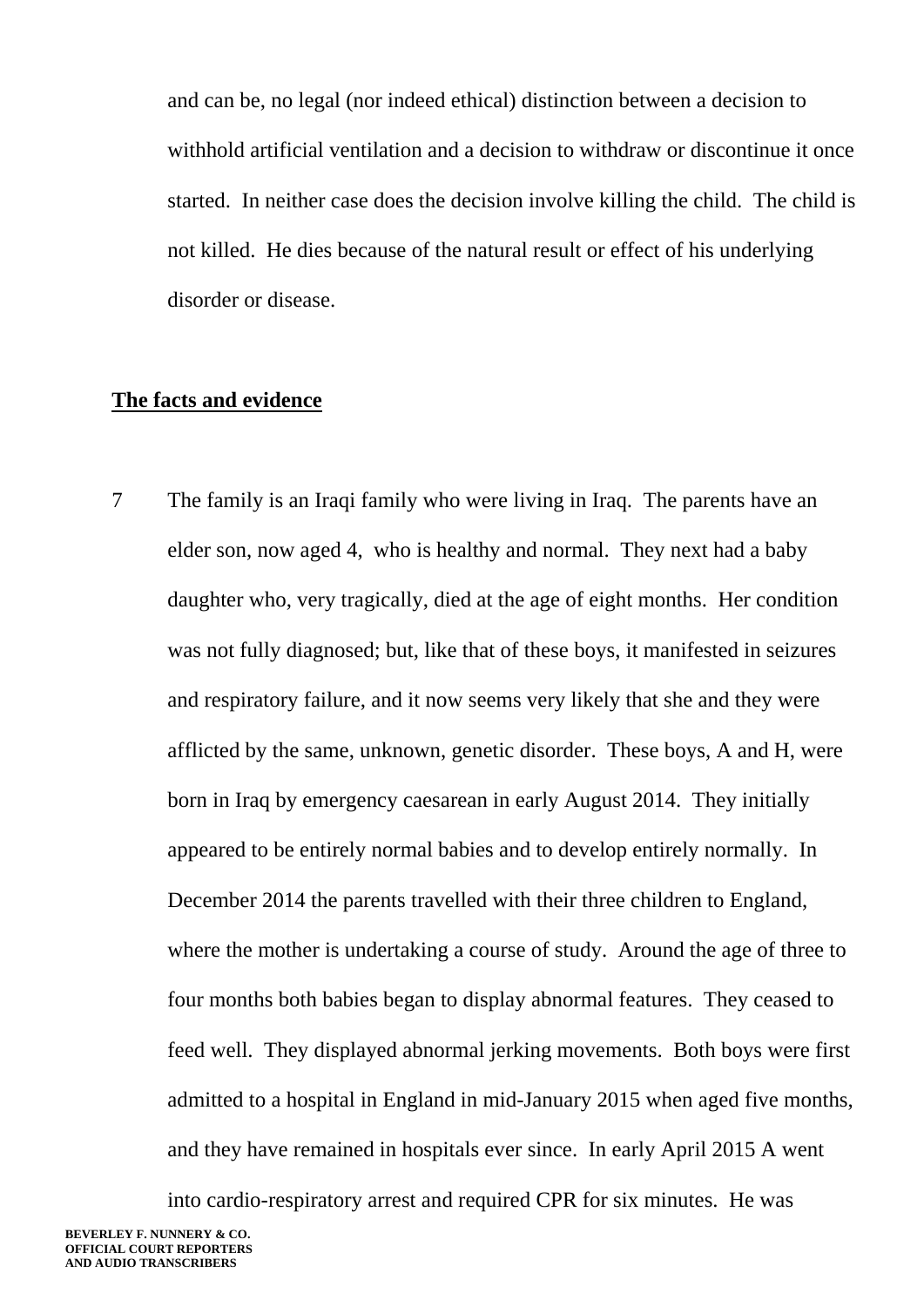intubated and placed on mechanical ventilation, and transferred to the paediatric intensive care unit at the Royal Manchester Children's Hospital, where he has remained ever since. A few days later H was also transferred to the same hospital, so that both boys could be together. In mid-May 2015 H also suffered a respiratory arrest and has required mechanical ventilation ever since. Both boys have deteriorated ever since, although there are fluctuations from day to day in the condition of H.

## **The medical evidence**

8 The treating doctors at the Royal Manchester Children's Hospital sought a completely independent second opinion from a consultant paediatric neurologist based in Leeds, Dr Helen McCullagh MRCPCH. The opinion of Dr McCullagh as to the deteriorating condition of the boys, and as to the futility of continuing artificial ventilation, in fact accords entirely with that of the treating doctors. As a result, I have written evidence and have also heard oral evidence from the following three doctors: Dr Stephen Playfor DM, a consultant paediatric intensivist, who is in overall charge of the treating team at the Royal Manchester Children's Hospital; Dr Mary Hughes FRCPCH, a consultant paediatric neurologist based at, and part of the treating team at, the Royal Manchester Children's Hospital; and Dr McCullagh, to whom I have already referred. In her report dated  $5<sup>th</sup>$  June 2015, made for the purpose of these proceedings, Dr Hughes concludes: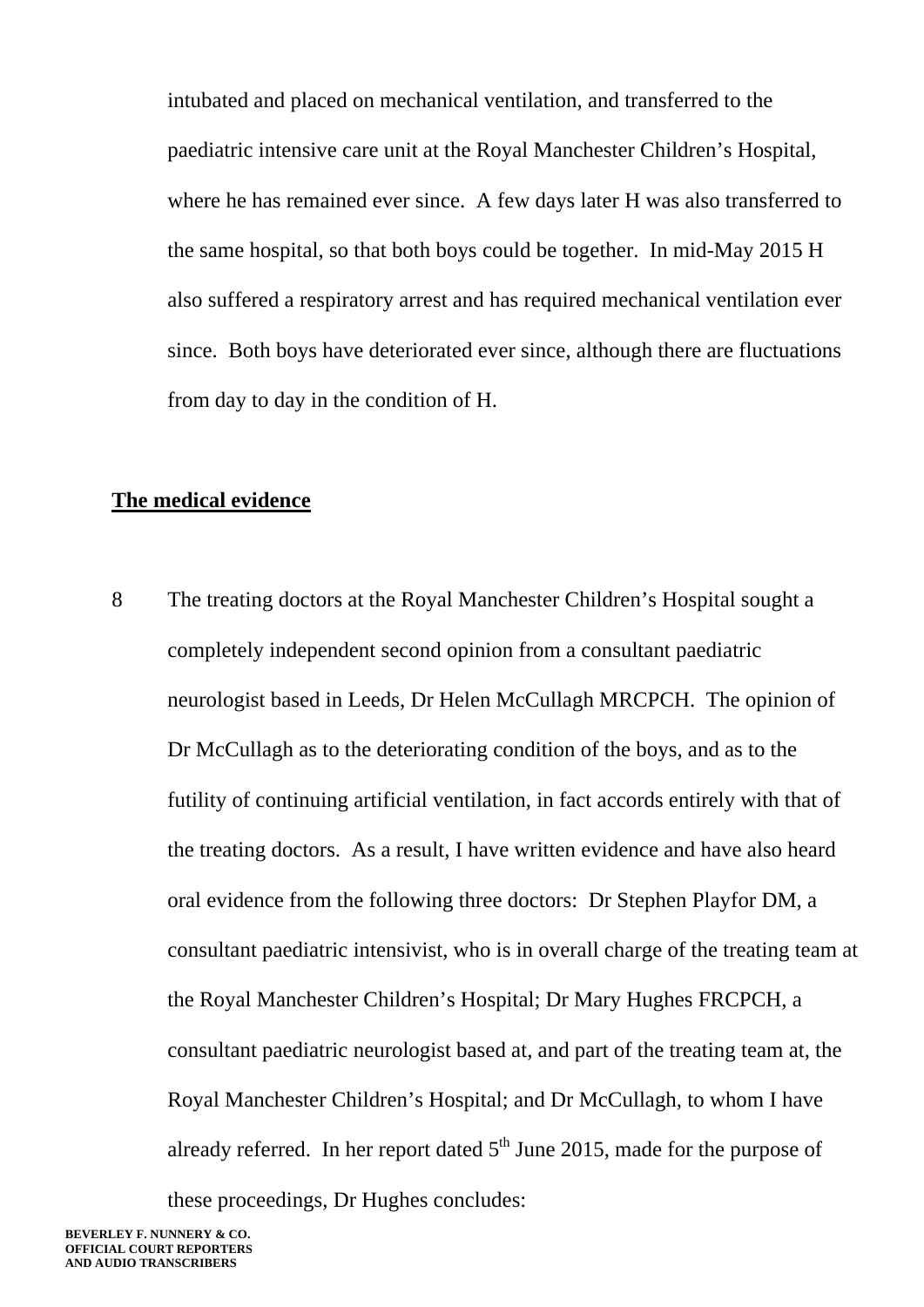"Regrettably, A and H have a progressive condition for which there is no treatment other than management of symptoms. A's condition has already progressed to a stage where he is dependent on life sustaining treatment…In A when death is inevitable and prolongation of life by life sustaining medical treatment is of no overall benefit…it is the unanimous view of the treating medical team…that A should continue to have symptomatic treatment, but life sustaining treatment (ventilation) should be withdrawn…It is the unanimous view of the treating team that prolongation of life by life sustaining treatment is of no overall benefit to H and is burdensome for him and that symptomatic relief should be continued, but life sustaining treatment (ventilation) should be withdrawn…"

9 The earlier second opinion of Dr McCullagh was not obtained for the purpose of, or made in the context of, these proceedings, but was, as I have described, a second opinion from an outside consultant to the treating team at the Royal Manchester Children's Hospital. Her letter, dated  $15<sup>th</sup>$  May 2015, says in part as follows:

> "Both boys have developed progressively increased tone which has progressed over time, with significant dystonic movements and the boys go into extensor spasm when handled. Both boys have continuous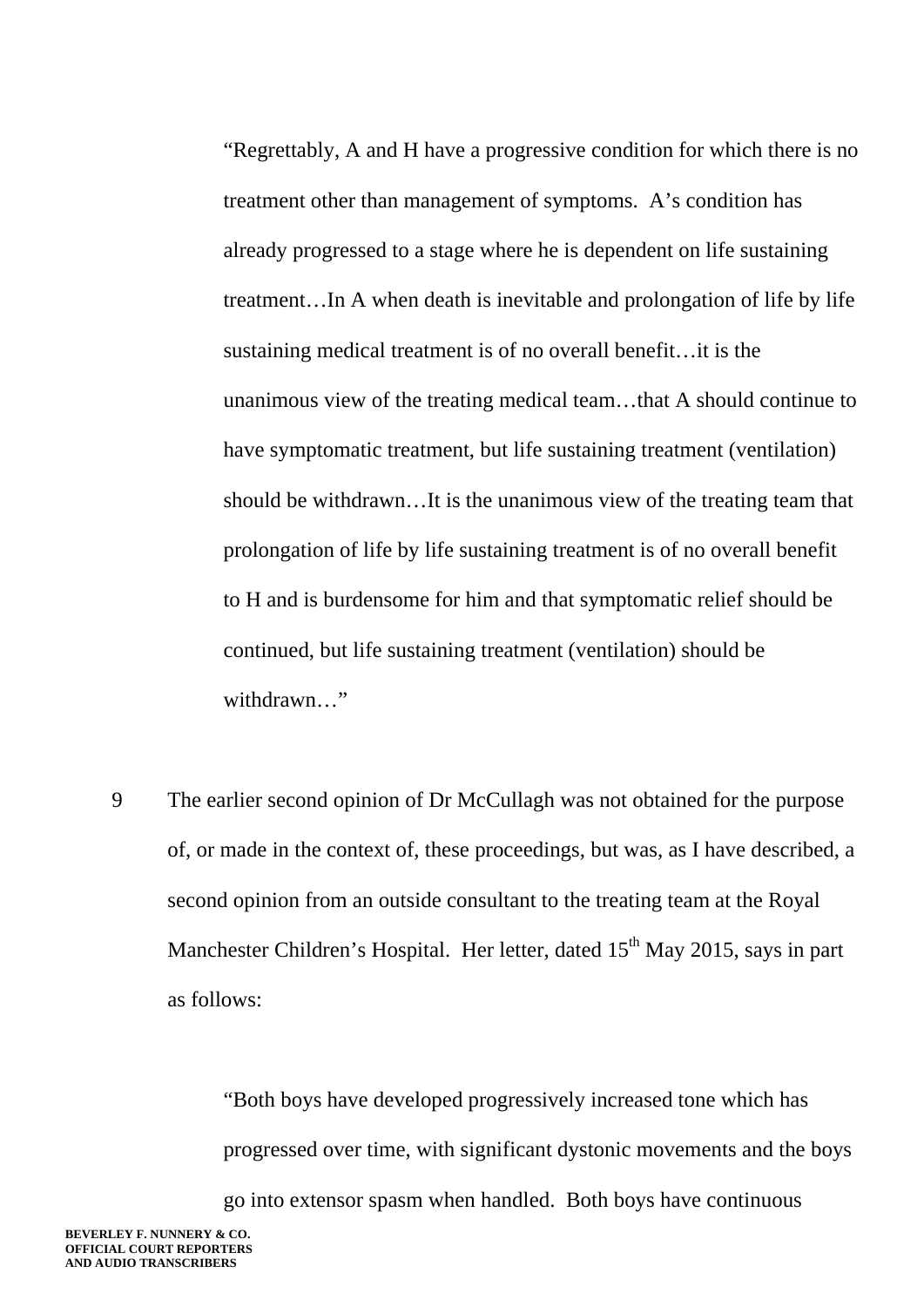involuntary movements which are described as jerky in quality and are not felt to have an epileptic origin. The boys are unable to feed orally, having lost their ability to swallow safely; neither is able to manage their oral secretions. A has had repeated episodes of apnoea and bradycardia since being on the unit and requires very frequent disconnection from the ventilator and hand bagging in order to improve oxygenation.

On examination today A was an in-patient on the Paediatric Intensive Care Unit. He was nasally intubated with an endotracheal tube. He has an abnormal posture and tone lies with his lower limbs extended and stiff, his upper limbs are flexed. His tone is variably hypertonic and he had repeated extensor spasms whilst handled. These were not associated with significant desaturations today. He is microcephalic. His head circumference is well below the 0.4th centile. This is an acquired microcephaly. He was not able to fix or follow. He did not flinch to menace. His pupils were small and minimally reactive…Both twins also had hypercalcaemia with hypophosphotaemia. He had very frequent jerky movements affecting his head, upper limbs and lower limbs which were not associated with desaturation episodes. He has had an EEG which confirms that these movements are not epileptic in origin. He displayed no purposeful movements.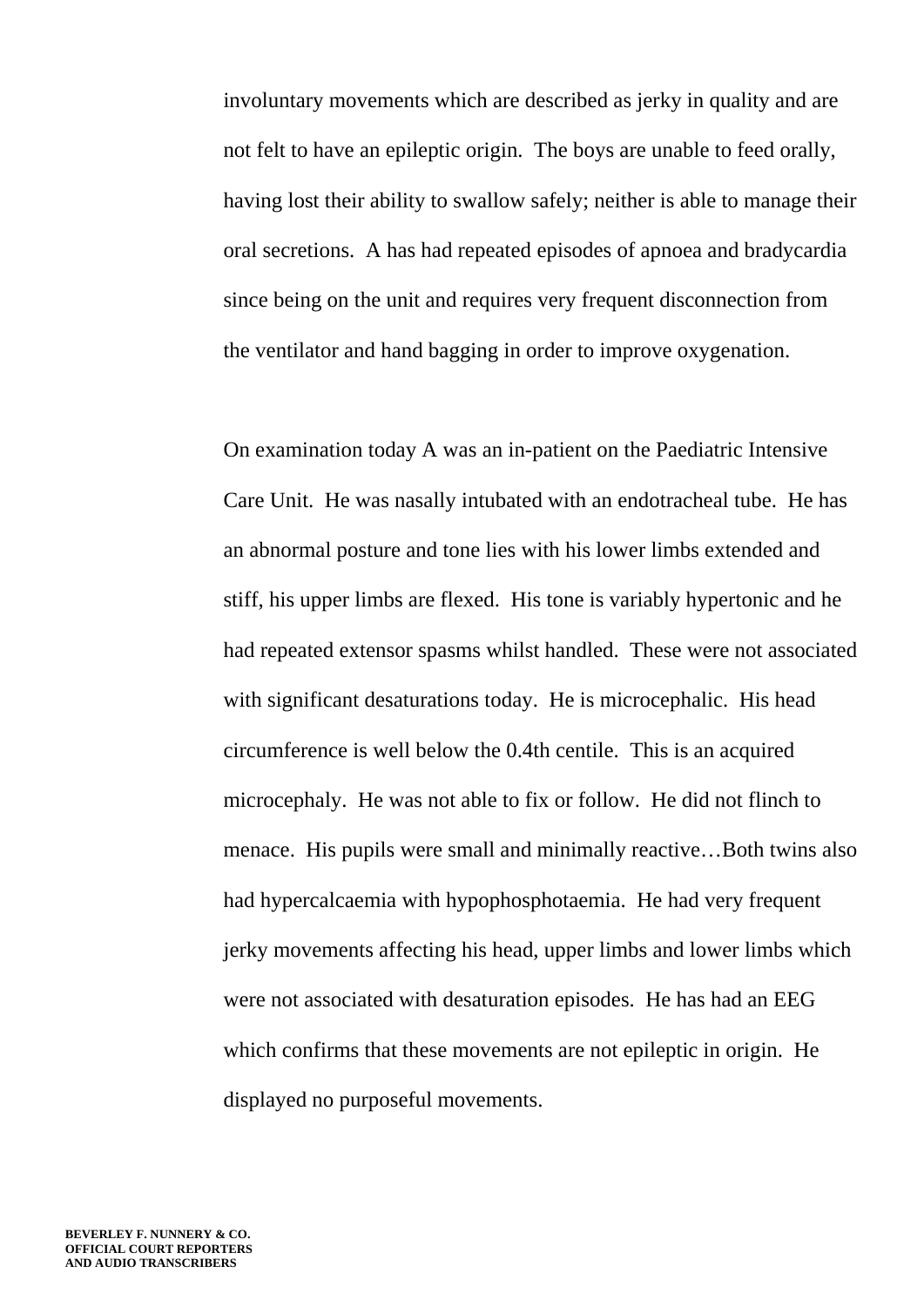On examination of H, he again was microcephalic with a head circumference of 41.6cm (well below the 0.4th centile). Weight is on the second percentile and length on the ninth percentile. He was lying with an abnormal posture with arms flexed and legs extended and had episodes of facial grimacing dispersed with smiling, which I do not believe were in response to being spoken to or handled. His eyes were open, pupils were equal and reactive to light and he had no ptosis or ophthalmoplegia. He again had repetitive jerking movements. His tone was variably increased and reflexes were easily elicitable. He displayed no purposeful movements…"

Dr McCullagh then records the outcome of various neuro-metabolic and other investigations upon the boys. She continues that MRI scans have shown cerebral atrophy. She concludes:

"In summary, there is little doubt that the boys share the same undiagnosed, neurodegenerative disorder and it is likely that their sister also had the same disorder. The clinical symptoms have been relentlessly progressive to date, as evidenced by loss of development, loss of bulbar function, progressive microcephaly, cerebral atrophy and development of respiratory insufficiency. A treatable underlying cause has been excluded. Continued progression of the disease and early death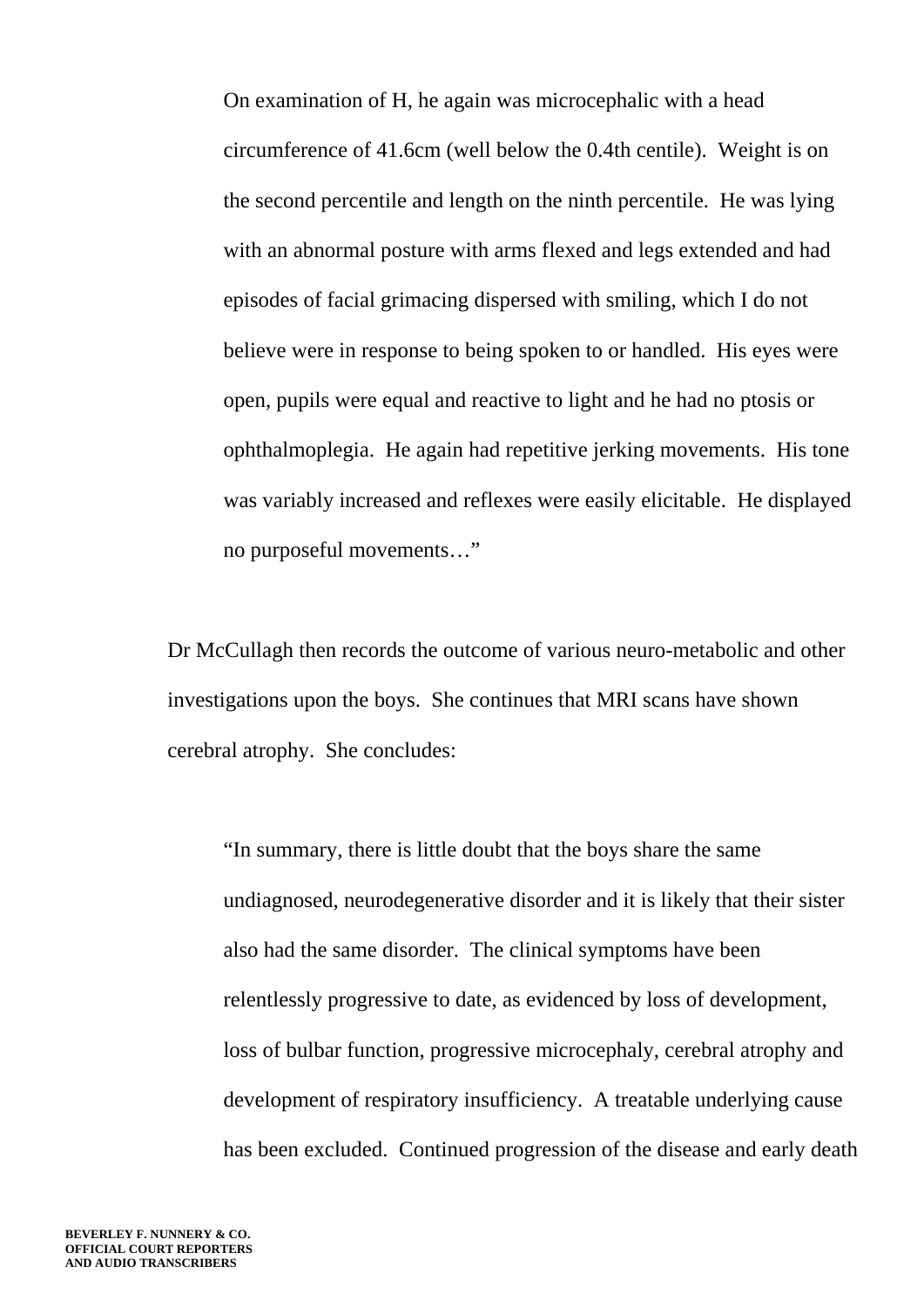is likely. In this context continued treatment with mechanical ventilation is not in the best interests of the children."

- 10 Although that report is dated as long ago as  $15<sup>th</sup>$  May 2015 and was based on an examination of the children by Dr McCullagh shortly before that date, the evidence of the treating doctors, Dr Playfor and Dr Hughes, is clearly to the effect that, as predicted by Dr McCullagh in that report, the boys have continued relentlessly to deteriorate.
- 11 Dr Playfor gave extensive oral evidence, partly last Tuesday, and again when this case (which could not be heard during Wednesday or Thursday) resumed today. He said that there has been, and can be, no diagnosis of a disorder except that there is a progressive neurodegenerative process in both boys. He said that each has displayed a slow and steady loss of neurological function. Each displays underlying problems of stiffness, dystonia (i.e. abnormal tone and being abnormally stiff) and spasms. These have become progressively worse in both boys. He said that none of the treating or nursing staff have noticed any response in either boy to voice or other stimuli. He stressed that both boys are now suffering burdens, pain and discomfort, both from their underlying disease or disorder and also from the treatments being given to them. He described those burdens, but, for the purposes of this judgment, they are all summarised in a document prepared by Ms Lorraine Cavanagh, counsel on behalf of the applicant Trust, which, with her permission, I will incorporate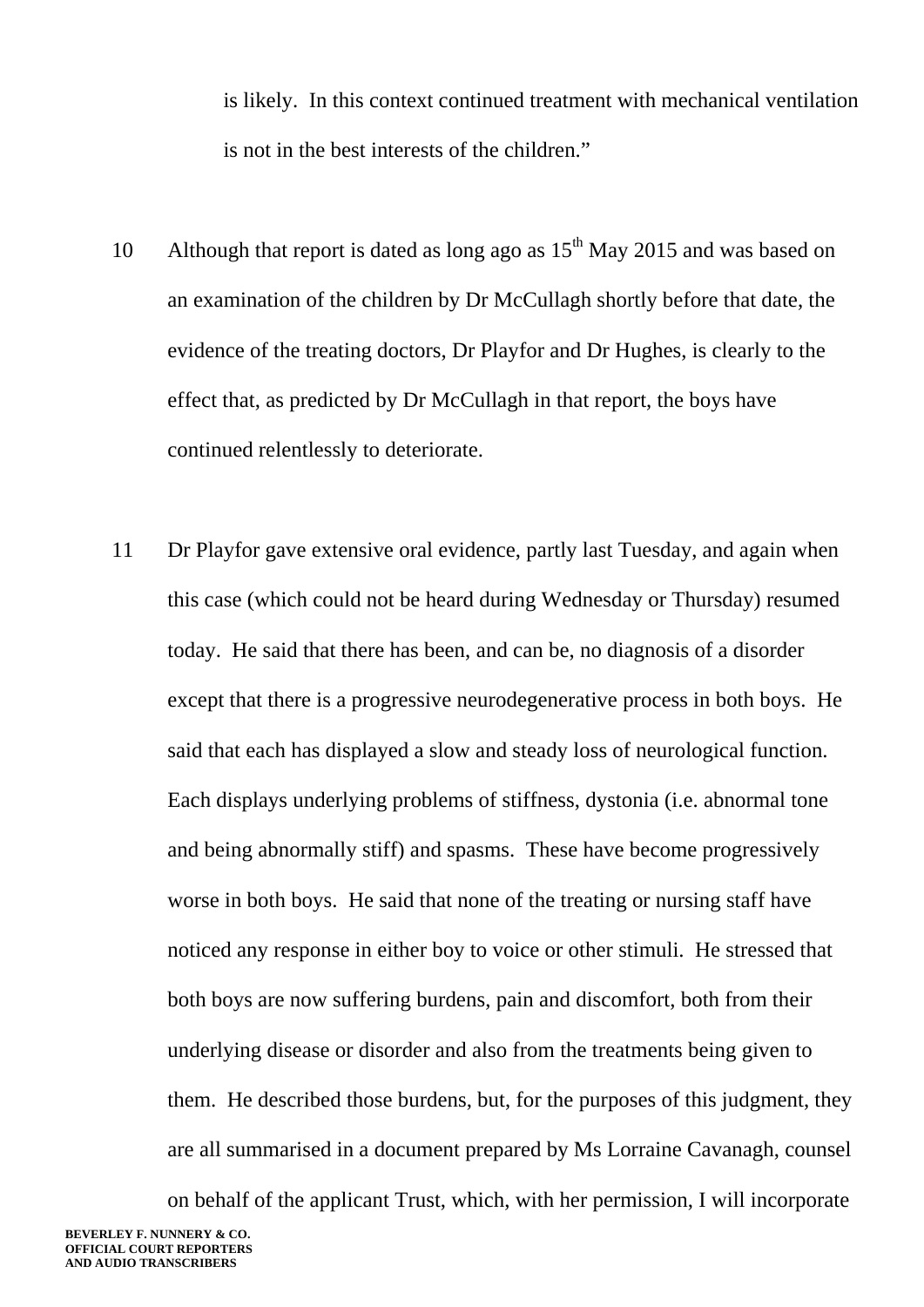at a slightly later stage into this judgment. Dr Playfor said on Tuesday, which he repeated again today, that the effect of the neurodegeneration is that each child is increasingly less able to express discomfort. He said that there is a continuing decline in the neuro-functioning of each of them. They do not look at one, do not fix their eyes, and do not follow people's eyes. He said they display no evidence of any pleasure or enjoyment of life. He stressed that, if the artificial ventilation is maintained, the underlying condition will continue to deteriorate. The burden of artificial ventilation will increase. In time, their chests will collapse because of their inability to clear secretions. He stressed again that, as the illness progresses, each will become less able to display or express discomfort and pain. He said that the boys could survive physically for years with artificial ventilation and all other supportive measures. As they are being fed with nasol-gastric tubes, they will physically grow and lengthen, but their brains will not grow and develop as they should. They will remain small and will become proportionately smaller.

12 Several months ago MRI scans were undertaken on both boys. The father has repeatedly asked during this hearing whether those scans could be repeated to see if there is evidence of any brain growth. However, Dr Playfor described very clearly that there was no clinical indication or justification for repeating the MRI scans. He said that that would not assist in the treatment of either boy. Such scans may show that the brains look similar or even have enlarged in size, or may show deterioration, but that information would not impact on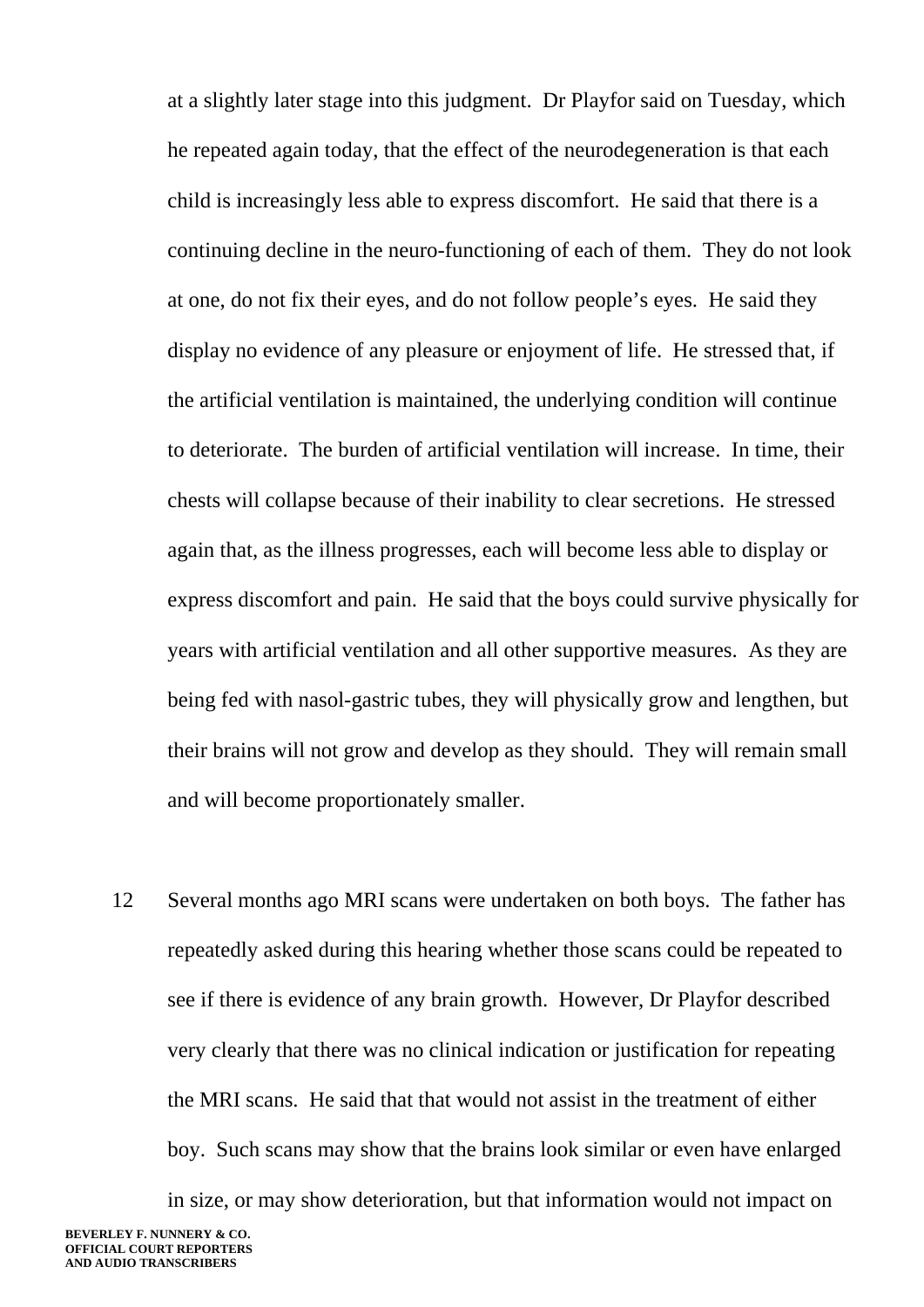the treatment of either child, for there is no correlation between the MRI appearance of the brain and how it is functioning. This point with regard to the futility of repeat MRI scans was repeated also in their oral evidence by Dr Hughes and Dr McCullagh. Dr Hughes said that both boys suffer from brain atrophy and there is no treatment for brain atrophy. She said that she would very much concur that there is no clinical indication to repeat an MRI scan. It would not give any information to help diagnosis or treatment. It gives information about the structure of the brain, but not about the function of the brain. What gives information about the function of the brain is the clinical assessment of each child. Dr McCullagh said in her oral evidence that she did not believe that repeat MRI scans would add any more information. She said that such scans would require a general anaesthetic upon the child concerned in order to keep him entirely still for twenty minutes, and that there are risks inherent in the general anaesthetic, and inherent also in the child being placed anaesthetised in the scanner. She said that she would not routinely re-request investigations that she did not think were appropriate. The existing MRI scans have already been reported upon by experts in two separate hospitals. Dr McCullagh stressed that the existing MRI scans show a loss of tissue in the brains of each boy, which tells the doctors that there has been atrophy.

13 Today Dr Playfor, who has attended again, gave further oral evidence in the light of various points made by the father during the course of his own oral evidence this morning. The father showed me and Dr Playfor and others in the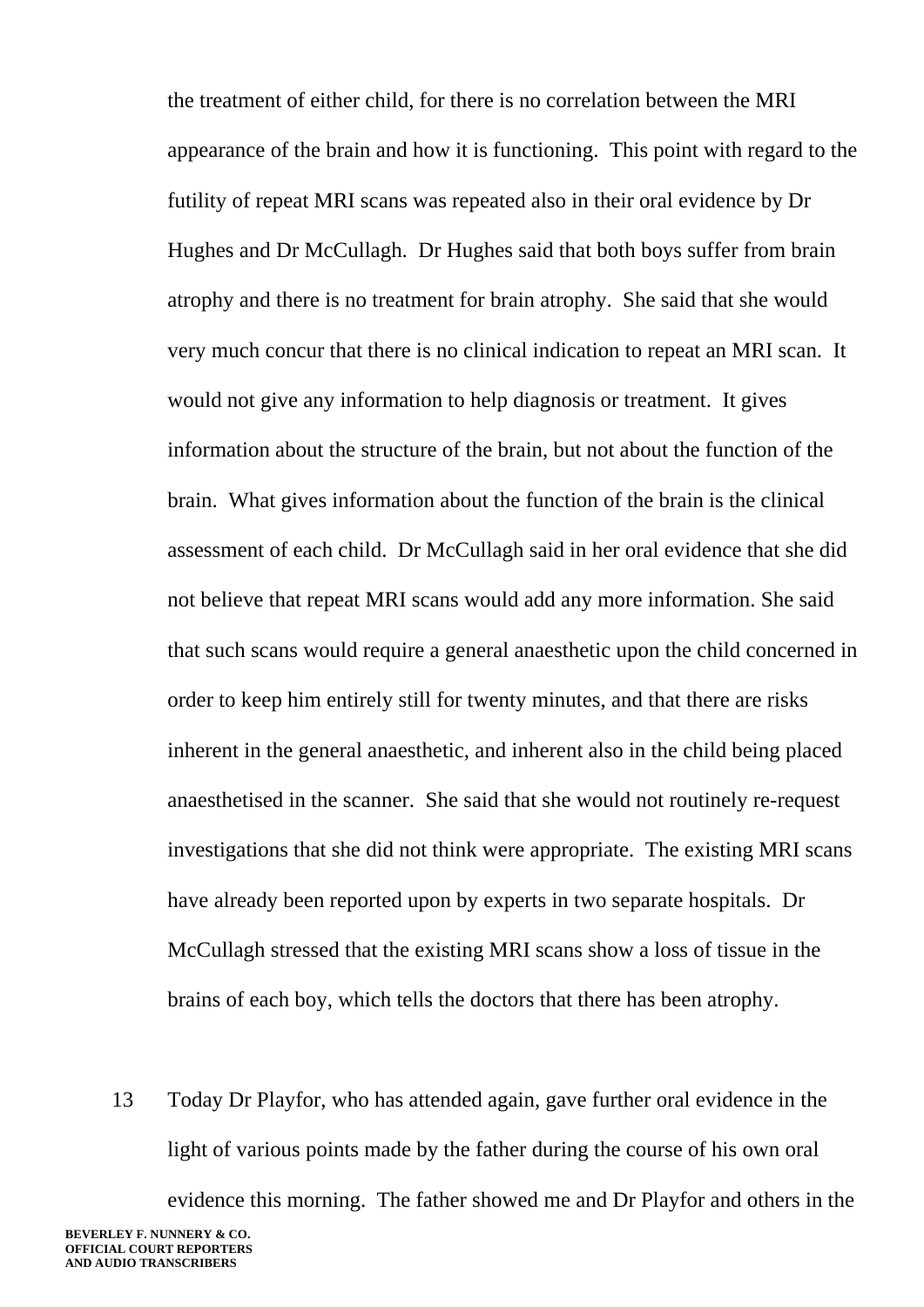court room a short video clip on his mobile phone of one of the children whilst the father was talking to him in a most tender and soothing way. It is right to say that on that clip there are visible movements of the boy's head, but Dr Playfor said that those are typical movements that that boy does produce with roving head movements. Dr Playfor has never seen any purposeful movements by either child. He repeated that both boys display abnormalities of tone and movements in their limbs and head. They display dystonia and jerking spasms. The father said that he had observed tears in the eyes of one or both boys, and suggested that this shows that they are crying and thereby displaying emotion. Dr Playfor doubts that. He said that crying is a high order function, which requires a complex process of receiving neurological information and processing it in the brain and then the physiological response of crying. The production of tears or lachrymation can be short circuited by muscles around the tear ducts, and it is much more likely that it is that process, rather than crying as an emotional response, that is being observed in these boys. He said that their muscles are not being controlled centrally by the brain. He said that they can react to pain and discomfort, but because of the degeneration of their brains they cannot process an emotional response to, for example, their parents' touch or voice. He pointed out that a normal child would be relaxed by a soothing experience such as a gentle touch or the feel of a parent, but in these children that generates muscle spasm.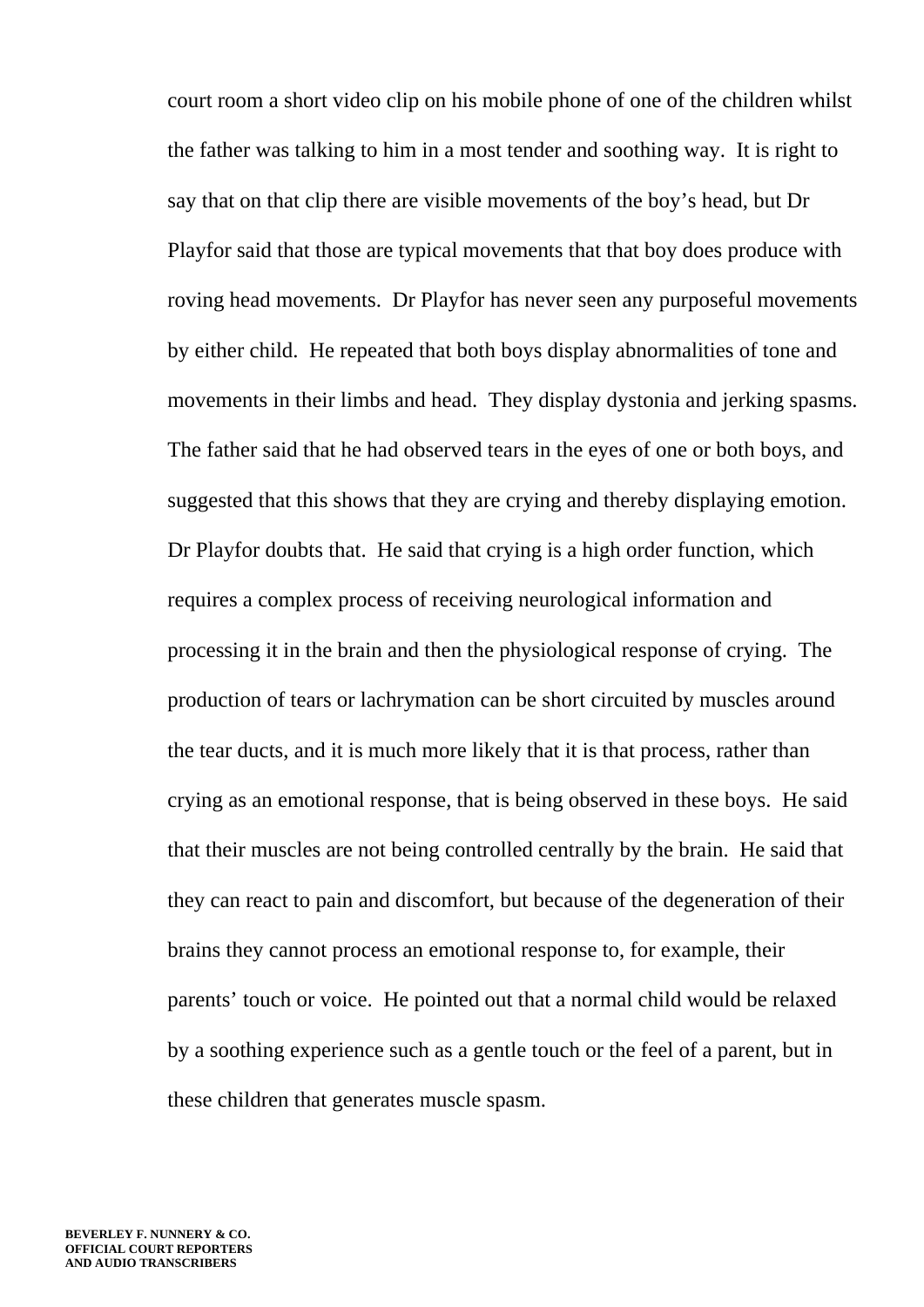14 At the very end of the case Ms Cavanagh summarised the position of the medical evidence in the following short sentences to which Dr Playfor had expressly indicated his agreement and approval. Ms Cavanagh said:

> "The children are, in the opinion of the clinicians, cognitively unable to experience pleasure from comforting stimuli. However there is ample evidence that they are able to, and that they do, experience pain and discomfort."

15 In the light of all that medical evidence, Ms Cavanagh presented a document summarising the benefits to the boys, on the one hand, of maintaining artificial ventilation and life support, and the disadvantages on the other hand of doing so. Her disadvantages column was further subdivided into disadvantages stemming from the underlying disease or disorder, and disadvantages stemming from the treatment, reflecting a point and distinction that Dr Playfor had made in his oral evidence, as I have already mentioned. With the agreement of Ms Cavanagh, I now reproduce that document:

| <b>BENEFITS</b>                         | <b>DISADVANTAGES</b>                                         |
|-----------------------------------------|--------------------------------------------------------------|
| This course most closely respects the   | The ventilation is intervening in the process of dying to    |
| children's parents' wishes and beliefs. | artificially keep A and H alive this is not going to prevent |
|                                         | their death occurring in short course.                       |
| Whilst the clinicians consider the      | The children will continue to suffer discomfort from the     |

#### **OPTION A: STATUS QUO**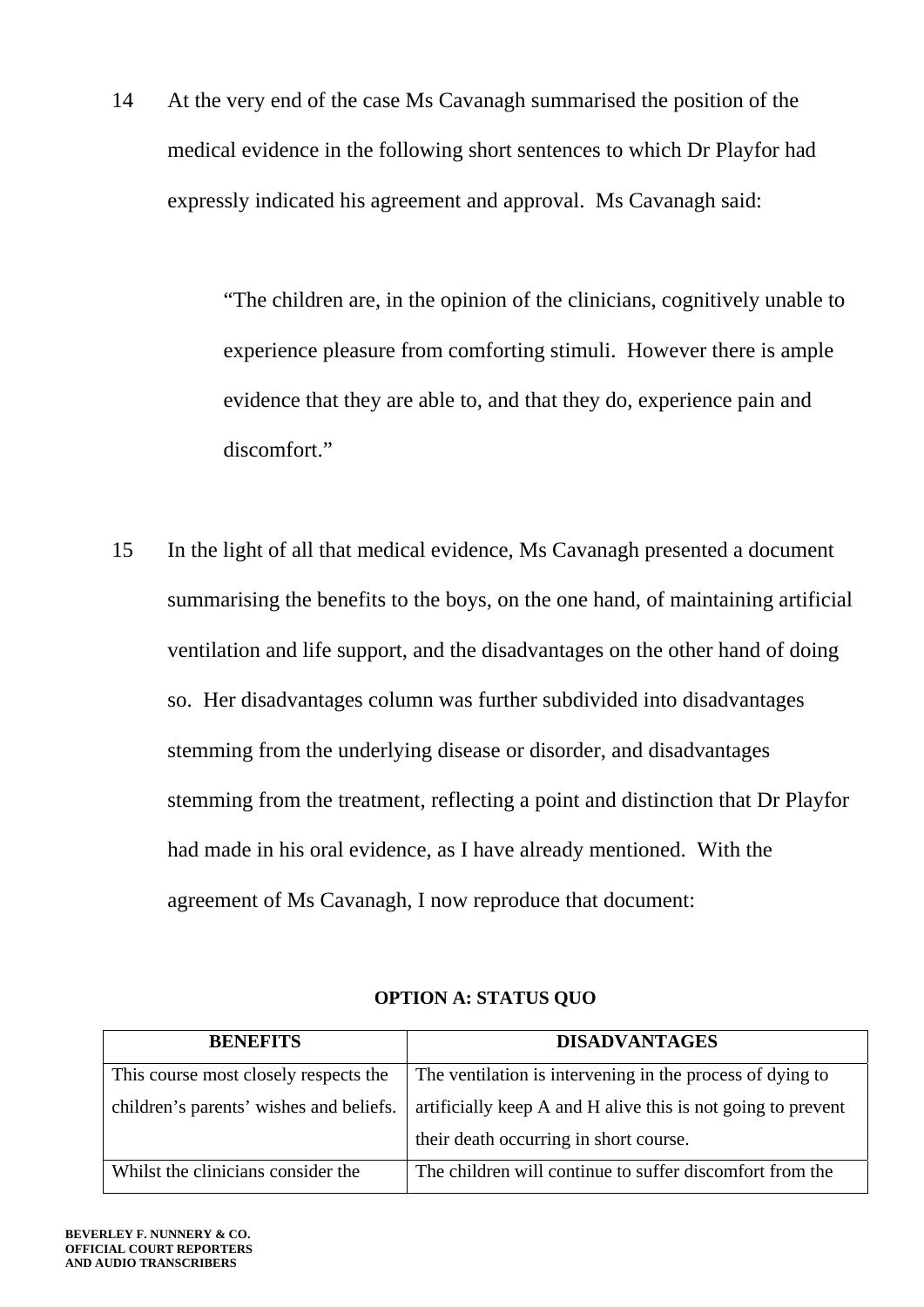| condition to incurable this leaves      | interventions including life sustaining efforts on multiple    |                                                                 |  |
|-----------------------------------------|----------------------------------------------------------------|-----------------------------------------------------------------|--|
| open the possibility, howsoever         | occasions a day, all of which serve no purpose in              |                                                                 |  |
| remote, that the children may improve   |                                                                | improving their health treating their underlying condition.     |  |
| and later survive without ventilation.  |                                                                |                                                                 |  |
| This is their parents' hope but in the  |                                                                |                                                                 |  |
| opinion of all treating doctors that is |                                                                |                                                                 |  |
| unrealistic and will not happen.        |                                                                |                                                                 |  |
| This respects the sanctity of life.     |                                                                | If either boy goes into cardiac arrest no doctor on the PICU    |  |
| The children may live for a number of   |                                                                | at RMCH is willing to undertake cardiac resuscitation as to     |  |
| years if all measures are taken.        | do so is unethical in their clinical opinion.                  |                                                                 |  |
| The parents report that the children    |                                                                | If the children's hearts are restarted after cardiac arrest the |  |
| respond by a smile and turn their       | children are put through the suffering of the initial          |                                                                 |  |
| heads and try to avoid tickling by      | deterioration to arrest, the resuscitation and the prospect of |                                                                 |  |
| parents. Whilst this has not been       | further suffering when it occurs again, all to no clinical     |                                                                 |  |
| observed clinically, even if accurate,  | purpose.                                                       |                                                                 |  |
| it does not suggest that he is          |                                                                |                                                                 |  |
| comforted by their presence or that     |                                                                |                                                                 |  |
| they gain any benefit life. In the      |                                                                |                                                                 |  |
| opinion of the doctors their brains are |                                                                |                                                                 |  |
| so atrophied that they are cognitively  |                                                                |                                                                 |  |
| unable to experience pleasure from      |                                                                |                                                                 |  |
| comforting stimuli.                     |                                                                |                                                                 |  |
|                                         | The children's rights to have a dignified life, for as long as |                                                                 |  |
|                                         | it remains, and death, when it comes, are not respected by     |                                                                 |  |
|                                         | this course.                                                   |                                                                 |  |
|                                         | Fails to respect the children's right to physical and          |                                                                 |  |
|                                         | psychological integrity.                                       |                                                                 |  |
|                                         | The option surrenders the children to an unknown period        |                                                                 |  |
|                                         | of suffering which has the potential to be prolonged. The      |                                                                 |  |
|                                         | burdens for the children are best understood as the burdens    |                                                                 |  |
|                                         | of their underlying disease process and the burdens of the     |                                                                 |  |
|                                         | treatment.                                                     |                                                                 |  |
|                                         | <b>UNDERLYING</b>                                              | <b>TREATMENT</b>                                                |  |
|                                         | <b>DISEASE</b>                                                 |                                                                 |  |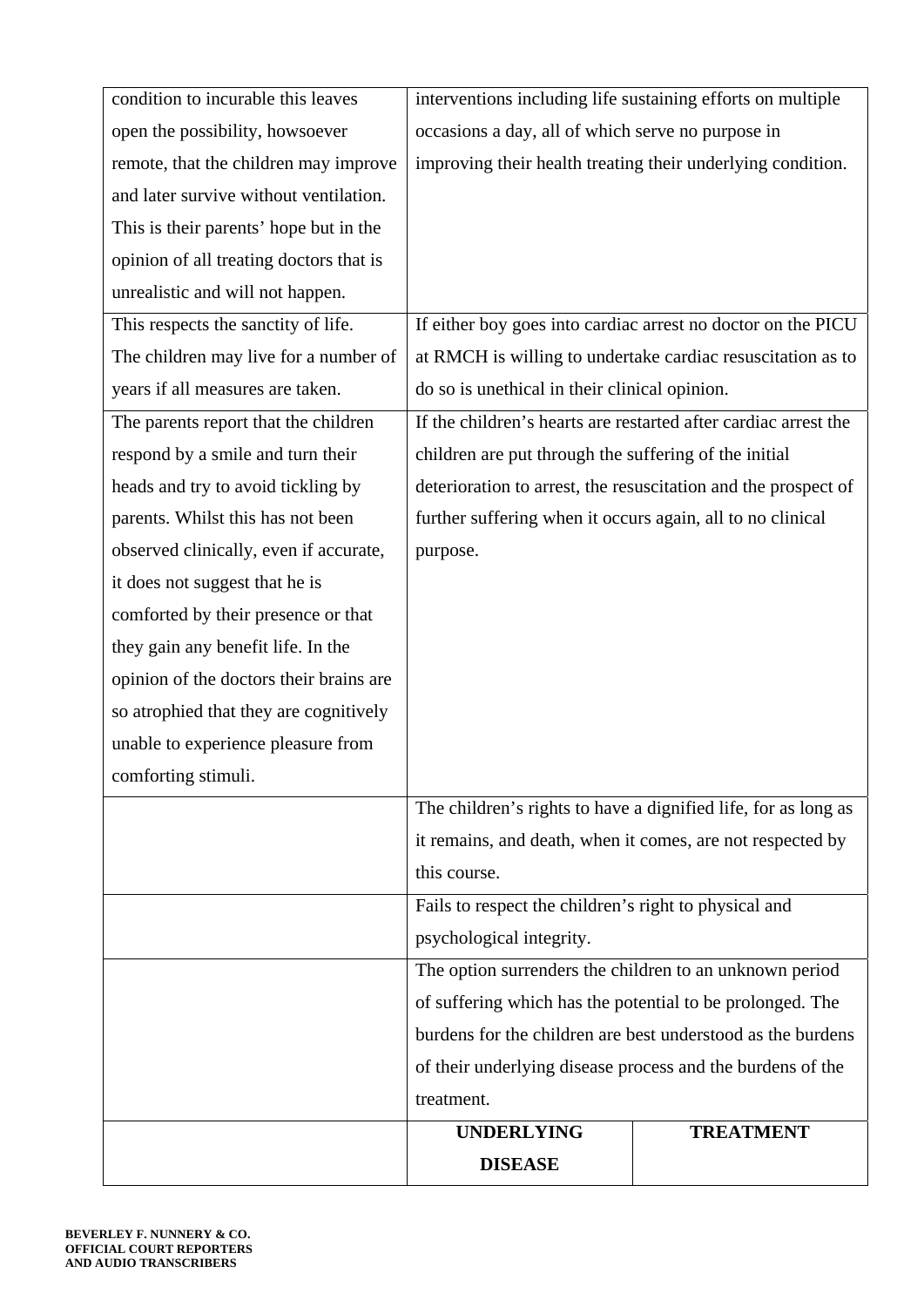| <b>Current Condition</b>       | Respiratory interventions –     |
|--------------------------------|---------------------------------|
| The twins are suffering        | the presence of an artificial   |
| from increased muscular        | airway is<br>likely<br>to<br>be |
| spasms, increased dystonia     | unpleasant.                     |
| and recent onset of seizure    |                                 |
| activity.                      |                                 |
| The<br>twins<br>demonstrate    | Suctioning is uncomfortable     |
| increased tone (i.e. they      | (clearing secretions); this is  |
| stiffen when handled) this     | usually required when they      |
| is probably uncomfortable.     | desaturate i.e. described by    |
| handled<br>for<br>They<br>are  | children who have had this      |
| routine matters such as        | as like a painful burning       |
| nappy changes, bathing and     | sensation.                      |
| dressing.                      |                                 |
| Physiological<br>instability:  | Physiotherapy for clearing      |
| The twins have profound        | their chests is uncomfortable   |
| desaturations<br>regularly-    | for the boys they desaturate    |
| usually multiple times a       | have<br>and<br>to<br>be<br>pre  |
| These<br>day.<br>are           | oxygenated in order to try      |
| uncomfortable; a child may     | and lessen the impact of the    |
| experience air hunger, a       | interventions.                  |
| sense of impending doom,       |                                 |
| and feel scared.               |                                 |
| There is no evidence that      | In order to monitor the twins   |
| the children have positively   | physiologically they have to    |
| interacted with the world      | be attached to monitors; both   |
| admission to<br>since<br>the   | have<br>boys<br>developed a     |
| PICU. All clinical reports     | sensitivity to<br>the<br>tapes  |
| their<br>of<br>responses<br>to | holding the cardiac monitors    |
| interventions (medical and     | in place (this presented as an  |
| non-medical) are negative.     | angry rash on the front of      |
|                                | their respective chests).       |
| <b>Potential</b>               | Feeding tubes need to be        |
| The children currently have    | changed every 28 days or        |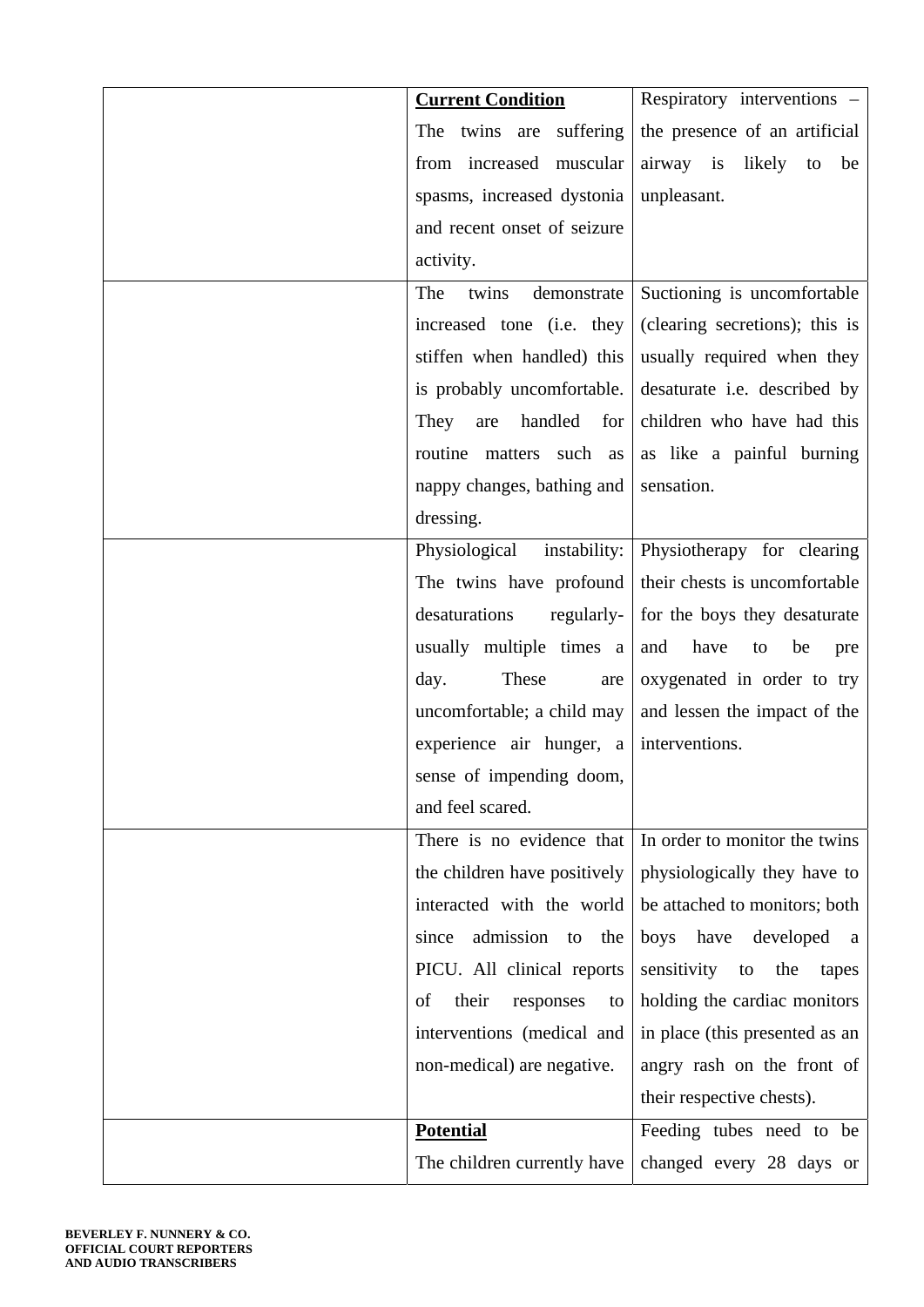| display<br>ability<br>the<br>to       | whenever<br>they<br>become                          |
|---------------------------------------|-----------------------------------------------------|
| discomfort<br>which<br>will           | blocked or dislodged<br>the                         |
| deteriorate. Thereafter they          | children<br>have<br>be<br>to                        |
| may be unable to show                 | restrained by swaddling to                          |
| signs of pain or discomfort           | do so safely; they have                             |
| i.e. these signs alert clinical       | increased<br>dystonia<br>and                        |
| staff to the fact that they           | abnormal<br>movements<br>at                         |
| are suffering. This is not            | these times (albeit that they                       |
| necessarily linked with a             | do not make purposeful                              |
| deterioration in their ability        | towards<br>movements<br>the                         |
| to feel those sensations.             | tubes).                                             |
| Further<br>respiratory                | Blood gases are taken on                            |
| deterioration-<br>repeated            | alternative days and more                           |
| chest infections, these may           | often if<br>their<br>chest<br>$\frac{1}{1}$         |
| lead to systemic infection            | worsening. This involved                            |
| increased<br>(sepsis),                | blood being taken. Both                             |
| frequency/severity<br>of              | boys demonstrate pain and                           |
| desaturations                         | discomfort.                                         |
| Patients<br>long<br>term<br>on        | Blood is taken to monitor for                       |
| ventilation often developed           | electrolyte                                         |
| osteopenia through bone re-           | disturbances/markers<br>of                          |
|                                       | absorption. This may result infection this involves |
| in pathological fractures             | venepuncture.                                       |
|                                       |                                                     |
| through normal handling.              |                                                     |
| Also they are at risk of              |                                                     |
| developing kidney stones              |                                                     |
| through<br>the<br>bone                |                                                     |
| reabsorption.                         |                                                     |
| the<br>children<br>As<br>grow         | Due<br>the<br>increasing<br>to                      |
| physically<br>bigger,<br>$\mathbf{a}$ | frequency of chest infections                       |
| scoliosis may develop, with           | the twins are likely to                             |
| associated impact on their            | require more IV access in                           |
| cardiorespiratory functions,          | order to have IV antibiotics                        |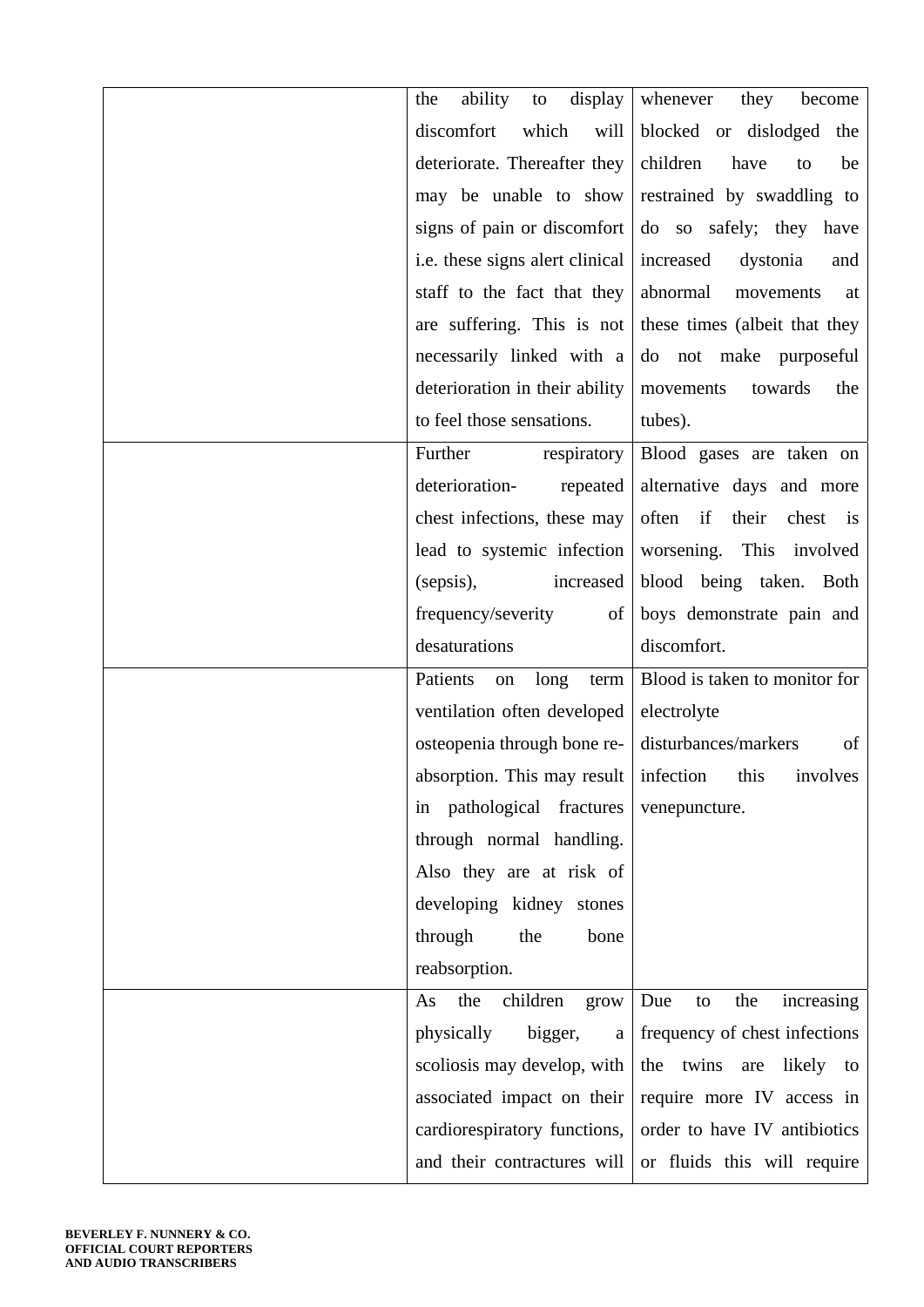| worsen.                        | frequent venepunctures or       |
|--------------------------------|---------------------------------|
|                                | painful<br>procedures<br>with   |
|                                | anaesthetics to site<br>more    |
|                                | stable lines.                   |
| children's<br>The<br>cardiac   | The tracheal tubes require      |
| function<br>likely<br>is<br>to | re-taping<br>regularly.<br>The  |
| deteriorate<br>is<br>the<br>as | both have<br>twins<br>to<br>be  |
| pulmonary function. This is    | restrained by<br>swaddling.     |
| likely to make them more       | They<br>grimace<br>and          |
| vulnerable to infection and    | demonstrate other signs of      |
| cardiac<br>respiratory<br>and  | pain<br>such<br>increased<br>as |
| arrest.                        | spasms.                         |
| dystonia<br>Tone<br>and<br>are | Increased spasms and tone       |
| likely to worsen as it has     | themselves<br>are               |
| relentlessly to date despite   | uncomfortable this occurs       |
| increase in medication.        | when handled for numerous       |
|                                | medical interventions set out   |
|                                | and is additional to the pain   |
|                                | of the intervention.            |

# **The position of the guardian**

16 The children's guardian has visited the children in hospital, albeit relatively briefly. She made a decision, with which I agree, not to seek to obtain further independent expert evidence in view of the existence already in this case of the independent second opinion of Dr McCullagh. The considered position of the guardian, which she reaffirmed by her brief oral evidence this afternoon at the close of all the other oral evidence, is to support the making of the declarations that the hospital seek. Ms Melanie Carew, who appears on behalf of the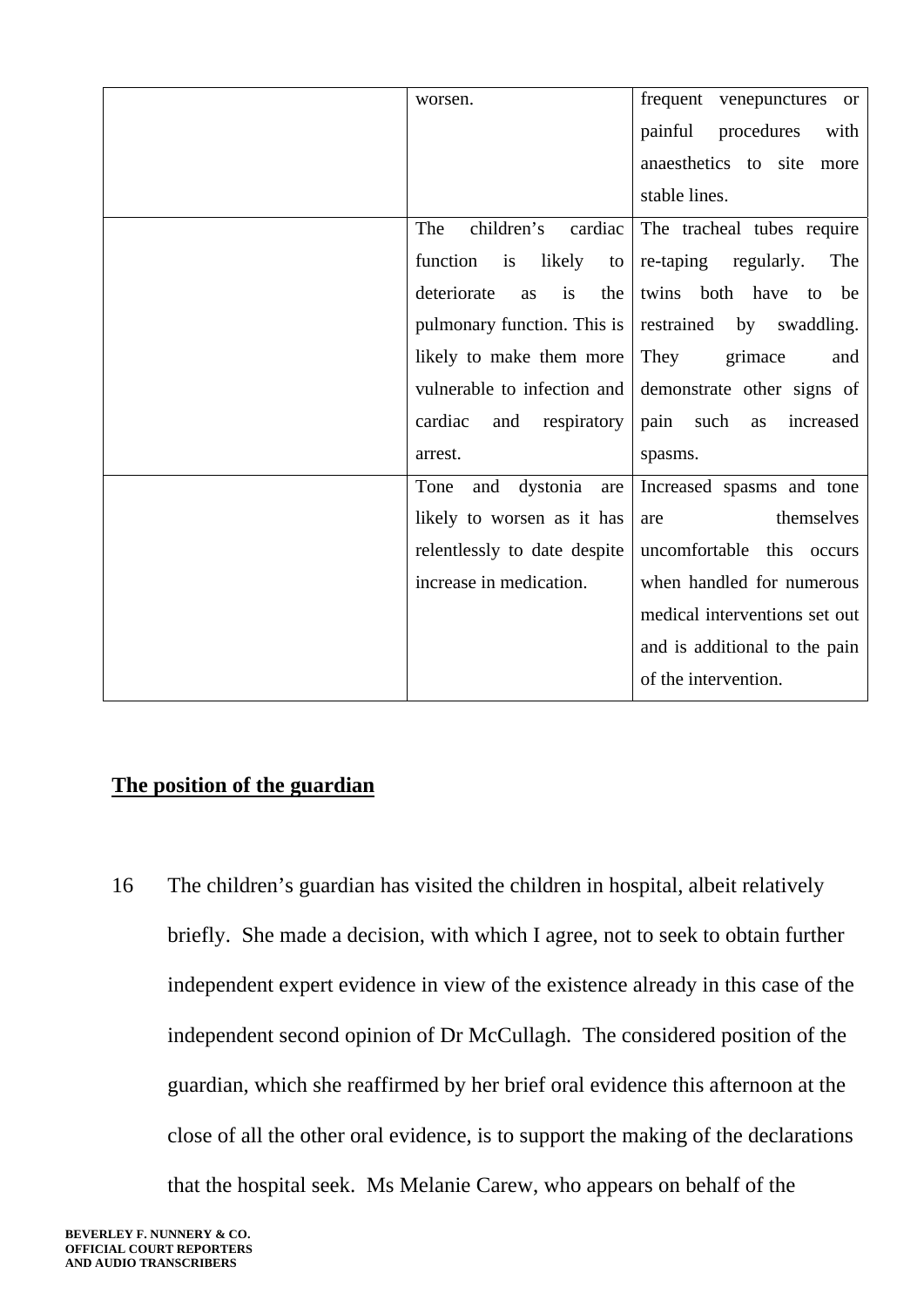guardian, prepared a similar, though shorter, table of benefits and burdens to which I attach weight - coming as it does from the guardian - but I do not further lengthen this judgment by reproducing. Essentially, there is overlap in the considered opinion and approach both of the doctors and of the guardian.

## **The position of the parents**

17 As I have said, the father has chosen to act in person throughout, although I understand that a very well-known firm of solicitors had offered and was available to act on his behalf. So, during the two days of this hearing (last Tuesday and again today), I have engaged very considerably with the father, both in his role as a self-representing party and also in his role as a witness when he gave his very measured evidence upon the Koran today. Both parents are of the Islamic faith and the father appropriately stresses to me the contents of a document, the original of which is in Arabic script but of which a translation has been supplied to me. That translation reads, so far as material, as follows:

# "The second resolution on death report and removal of life support instruments from human body

The Islamic Fiqh Council of the Muslim World League during its tenth session held between…17-21 October 1987 looked into the issue of report on death based on clear medical indications, and into the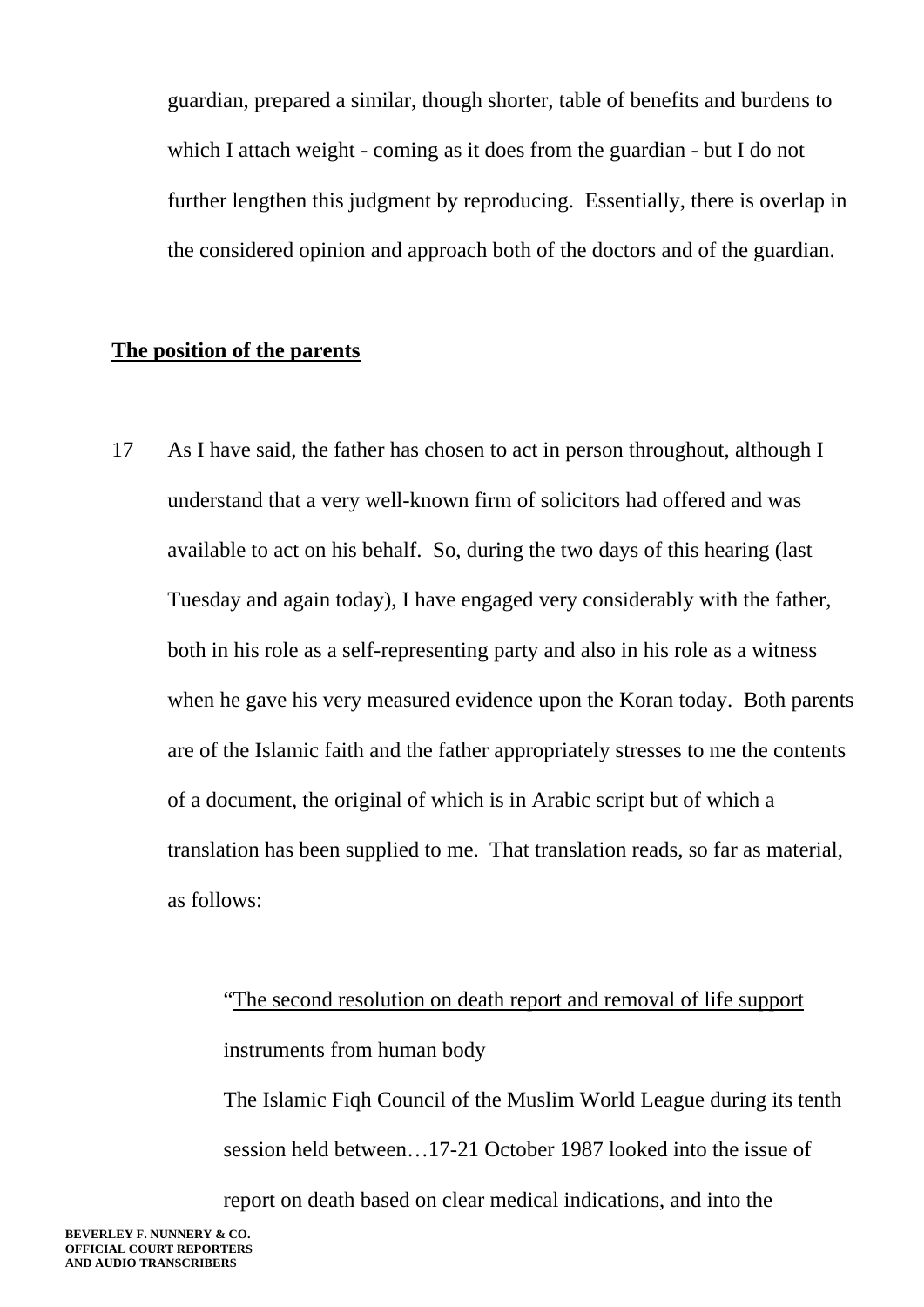permissibility of removing the life support instruments from the patient who is under intensive care.

After discussion and deliberation on the issue from all its aspects and dimensions, the Council adopted the following resolution:

The life support instruments which have been installed upon the body of patient can be removed from him, when all the functions of his brain have stopped working finally, and a panel of three medical specialists and experts decides that this situation of the brain is irreversible, though the heart and breathing are still continuing due to the life support instruments. However, he will not be declared legally dead unless heart and breathing fully stop working after removal of the life support instruments."

I do not think it is suggested in this case that either boy has reached the point where it could be said that "the functions of his brain have stopped working finally" within the sense of that document.

18 During the course of his oral evidence, the father testified and made a number of points. He said that when he or the mother tickle the boys they start moving to avoid it. He said that they start smiling. It was in later answer to that evidence that Dr Playfor was to say, as I have already quoted, that these movements that the father observes in the children are not in truth indicative of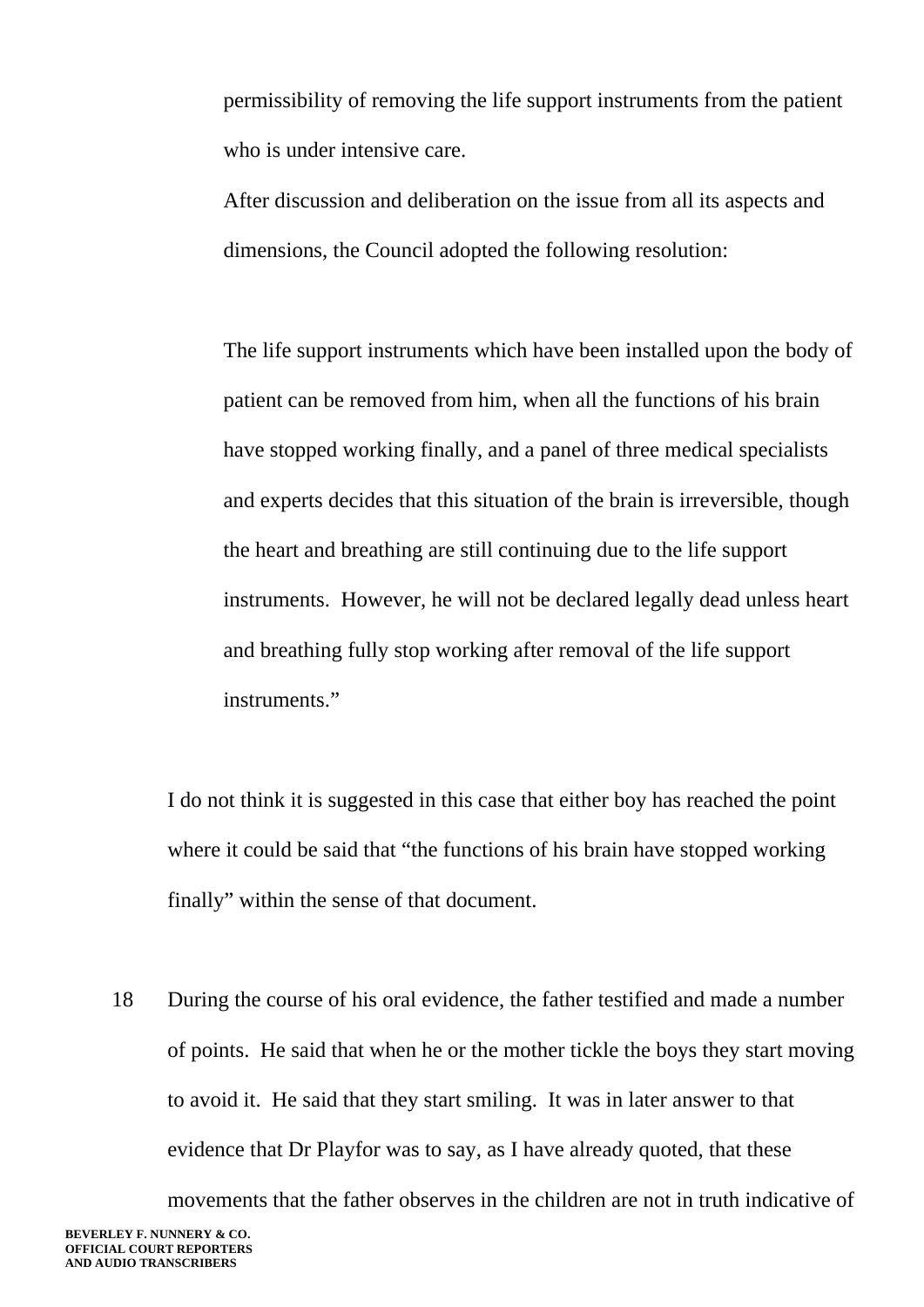pleasure. They are in fact random roving movements by the child concerned. The father then made the very important point that he believes that the Merciful God may one day enable medical science to advance so as to find a cure, and so he pleaded that the boys should be kept alive so as to be able to benefit from that cure. I regret to say that the evidence of all the doctors leaves me satisfied beyond any doubt that there is in truth no prospect of a cure for either of these boys ever. The father then made the point that a number of the disadvantages highlighted by Dr Playfor and included within Ms Cavanagh's list are, as he put it, "for the future". That is in fact correct. For instance, there is a prediction that, if the children remain alive, scoliosis may, or will, develop as they grow physically. There is a prediction that they are at risk of developing osteopenia and kidney stones. These are predicted complications, not current complications. But the tenor of the evidence of all the doctors is that already these children are currently suffering so many complications, and suffering pain and discomfort from current treatment, as to make prolongation of the treatment not only futile but unjustifiable. The father made the point that some of the pain and discomfort, for instance from the insertion of needles and cannulae, may be reduced, if not eliminated, by applying forms of local anaesthesia.

19 The father stressed again how offensive it is to the Muslim beliefs of himself and his wife that life support should be withdrawn before the brain of the respective child "has stopped working finally" in accordance with the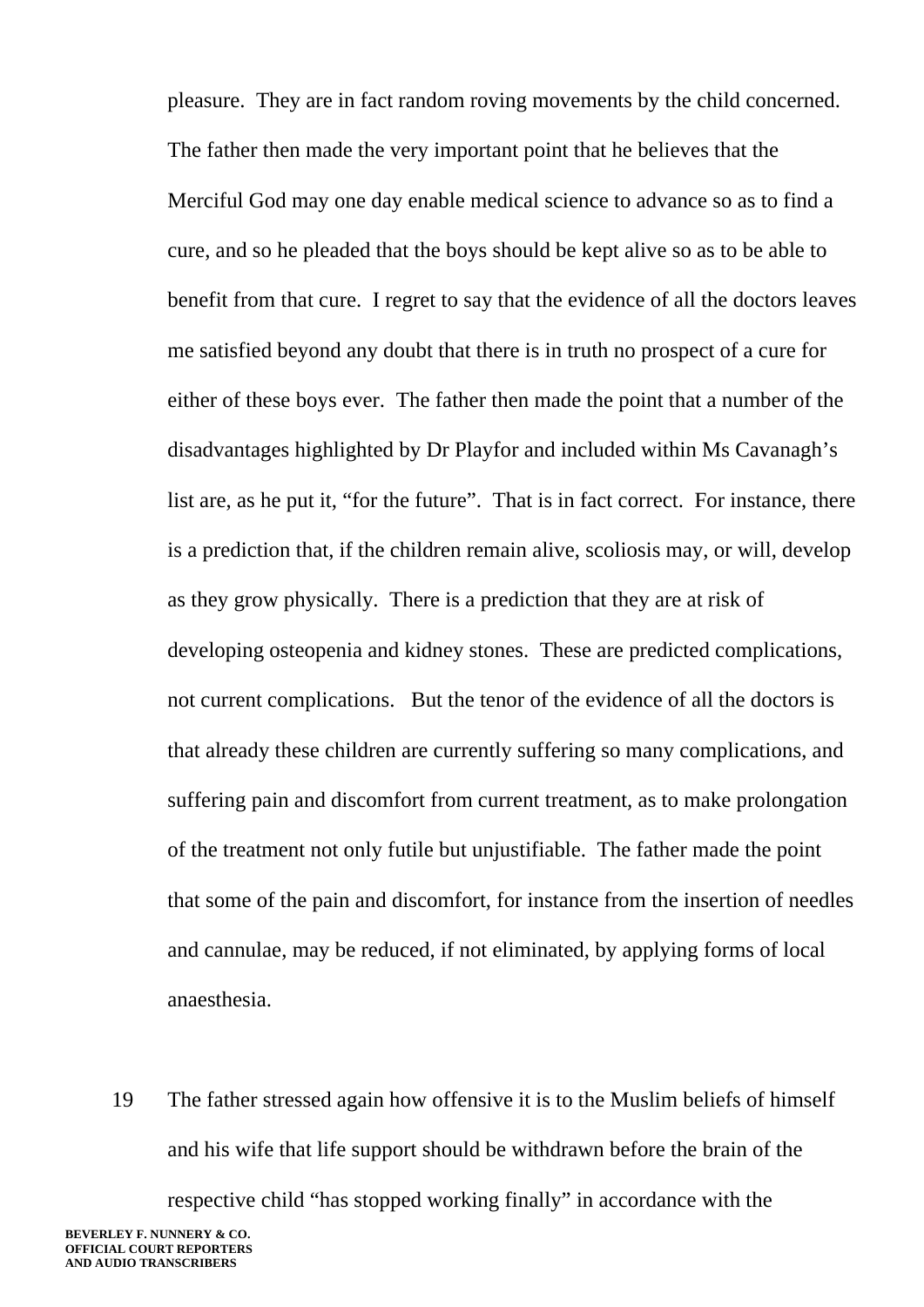resolution of the Islamic Fiqh Council. He said, most eloquently, "I have respect for the law of the United Kingdom, but, please, do not forget that withdrawal of life support goes against our beliefs." In this regard I refer to what I said at paragraph 49 of my judgment in *MB*, and repeated at paragraph 41 of my judgment in *The NHS Trust v A* [2007] EWHC 1696 (Fam):

 "This case concerns a child who must himself be incapable, by reason of his age, of any religious belief. An objective balancing of his own best interests cannot be affected by whether a parent happens to adhere to one particular belief, or another, or none. I have the utmost respect for the father's faith and belief, and for the faith of Islam which he practises and professes. But I regard it as irrelevant to the decision which I have to take and I do not take it into account at all."

In *A* I was able to continue:

"In the present case all counsel, and specifically Mr Philip Havers QC on behalf of the parents, accepted and agreed with the correctness of the approach in that paragraph..."

20 The father also raised concerns about whether the nursing staff have always been as attentive as they should be, and urged me not to place much reliance upon the nursing report, which was attached to the report of the guardian but to which, for that reason, I make no reference. I wish to stress, however, that none of the nurses have had any opportunity to comment upon some of the oral evidence of the father today; and I stress very clearly indeed that I neither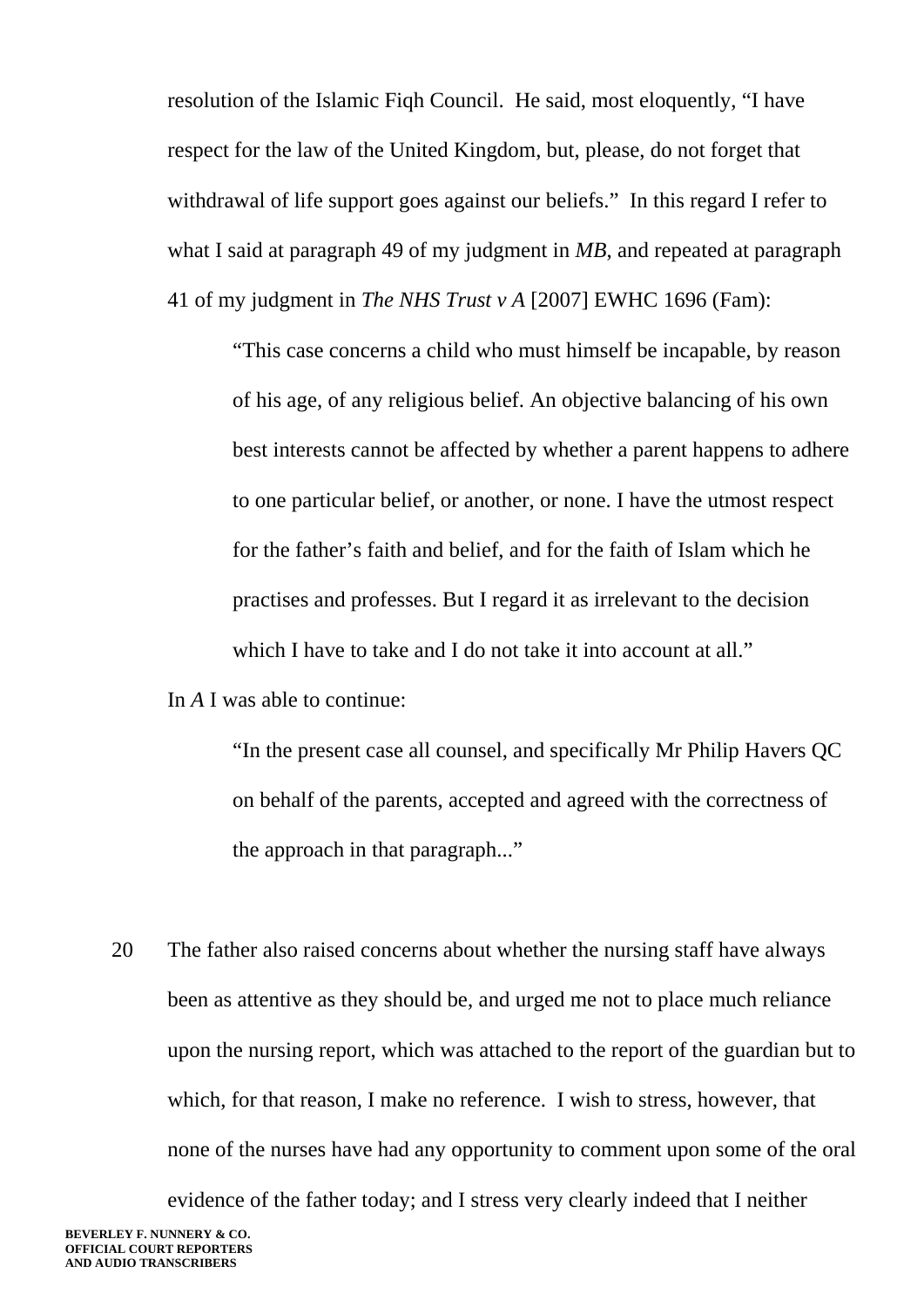express, nor imply, the slightest criticism myself of the dedication or expertise of the nurses. The father also made the point that withdrawal of life support and the consequent deaths of the children would not affect just him and his wife and their elder surviving son, but also the whole family, most of whom remain in Iraq. I completely understand and deeply sympathise with that point. However, as is clear from the propositions of law quoted above, my decision must be governed solely by the best interests of each of these children themselves. I cannot ultimately be influenced by the obvious impact upon, or sympathy for, the families.

#### **Outcome**

21 I have already announced before commencing this *ex tempore* judgment what my decision is, namely to make declarations in the terms sought. I did so, because I felt it would be unkind to the father, who attends alone and unsupported, save by the independent interpreter, to have to sit through a long judgment in a state of great anxiety and uncertainty as to outcome. In my judgment in the case of *MB*, I stressed very strongly in the "Concluding comments" at paragraphs 106 to 109 how very fact specific a decision of this kind always is. Every child is unique, and the court needs to focus totally upon the child or children with whom it is currently concerned. It is neither helpful nor appropriate in cases of this kind for courts to engage upon the legal technique of "distinguishing" so frequently adopted by lawyers and judges in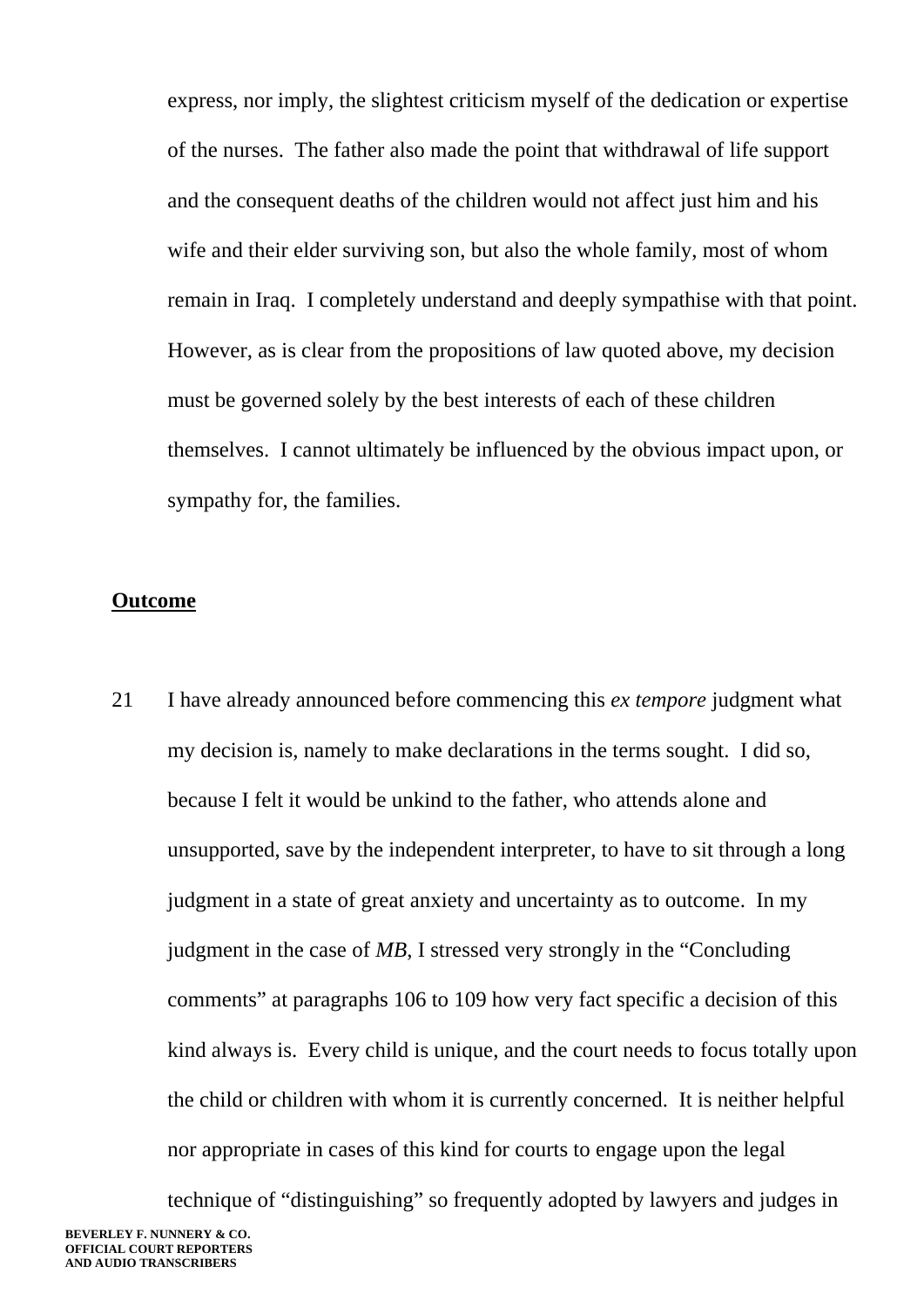most other legal contexts. That said, I appreciate that there are obvious points of similarity between the situation with which I was concerned in the case of *MB*, and the situation with which I am concerned in this case. A reader of this judgment, who is familiar also with that judgment and decision, may reasonably wonder why the same judge declined to authorise the withdrawal of artificial ventilation in that case when, as I have indicated, I propose to do so in this case. There is, however, a very significant difference in the condition and circumstances of the child or children in these respective cases. That difference turns upon cognition.

22 In paragraph 63 of my judgment in that case I said of the child in that case that:

"It is possible that he has some degree of brain damage or impaired cognition, but that is uncertain and is not a normal feature of SMA. Although Dr Hughes said, correctly, that there is no objective evidence to support that his cognition is normal but none to support that it is not normal, she agreed that one must make the assumption that it is normal. In my view it would be totally unacceptable (and false legal reasoning) to proceed on any other basis. I accordingly must proceed and do proceed on the assumption that M has normal, age appropriate cognition and power of thought; and normal, age appropriate capacity for moods and emotions, and the capacity to feel pleasure from the stimuli he may

receive…"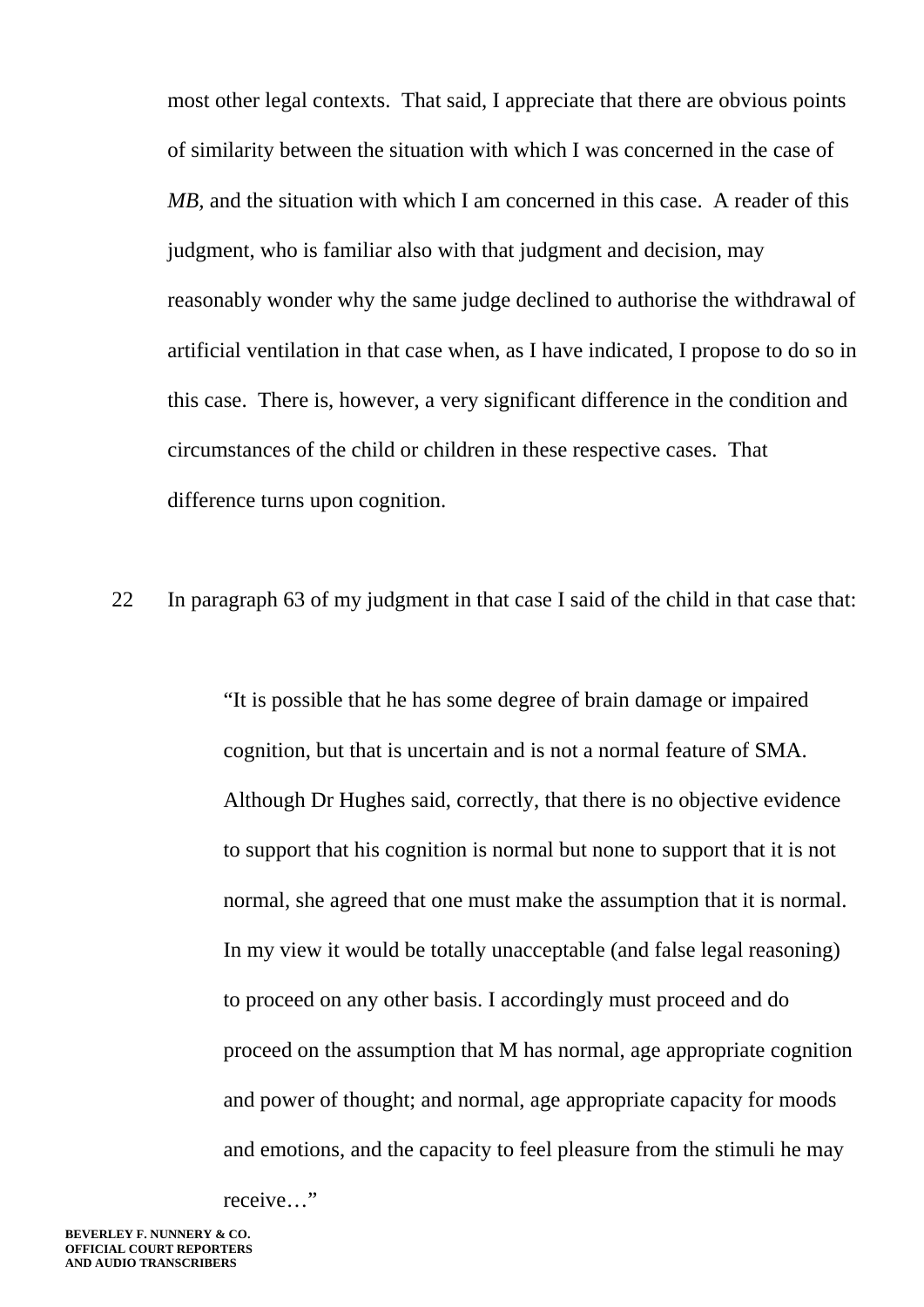At paragraph 68 of my judgment in that case, I said:

"But whether [the parents] do or do not detect genuine reactions, it does not affect my view that neither I, nor anyone, are justified in assuming that he derives less pleasure now simply because he has lost the capacity to react."

At paragraph 101, when assessing the benefits of maintaining life support, I said:

"Within those benefits, and central to them, is my view that on the available evidence I must proceed on the basis that M has age appropriate cognition, and does continue to have a relationship of value to him with his family, and does continue to gain other pleasures from touch, sight and sound…"

At paragraph 106, I referred to the very fact specific circumstances of the child in that case and said:

"These circumstances include, critically, the facts that he already has been and is on ventilation and has already survived to the age of 18 months; is assumed not to be brain damaged; is in a close relationship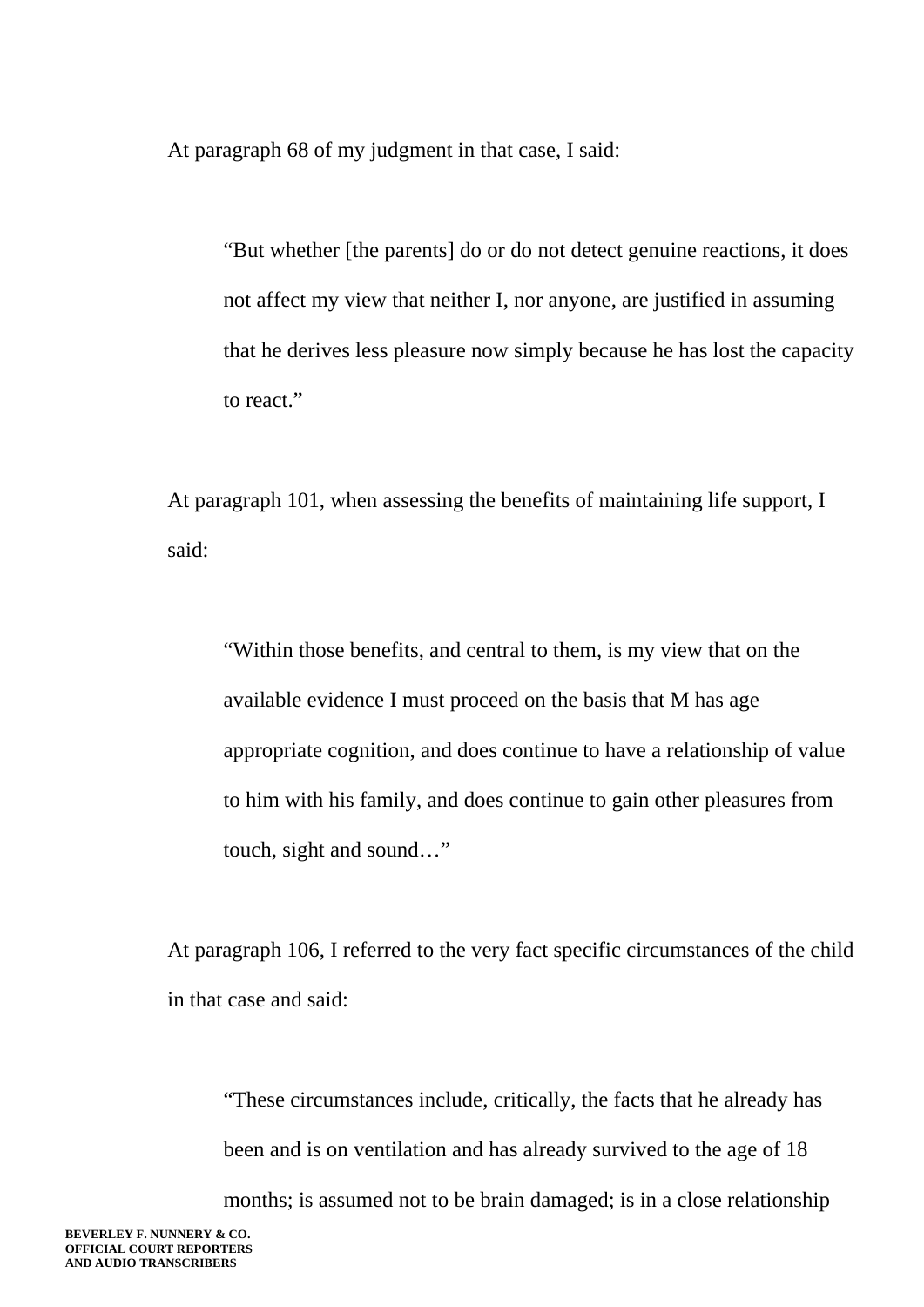with a family...; and does already have an accumulation of experiences and the cognition to gain pleasure from them."

- 23 Tragically, I deeply regret that the situation in the present case is in fact diametrically the reverse of the situation in that case. In that case, the assumption had to be that the brain of the child concerned was undamaged and was functioning normally, since brain damage is not a normal feature of the condition he suffered of spinal muscular atrophy ("SMA"). The disease or disorder that that child suffered was a complete inability actually to move any of his voluntary muscles. Therefore he was unable to breathe naturally, and unable in any way whatsoever to communicate emotion. But there was no evidence of any damage to any of his senses, and no evidence that he did not process stimuli in a normal way within his brain, so as to experience within his brain all the normal pleasures and emotions of an eighteen month old baby.
- 24 The circumstances of these two boys is the reverse. Their disorder does not relate to their muscles. It relates fundamentally to their brains. Their muscles, to a degree, do function. The problem for these boys is the atrophy and degeneration of their brains so that, as Dr Playfor said this afternoon in a passage I have already quoted, "because of the degeneration of their brains they cannot process an emotional response…" So also, in that short proposition by Ms Cavanagh that I have already quoted, "The children are, in the opinion of the clinicians, cognitively unable to experience pleasure from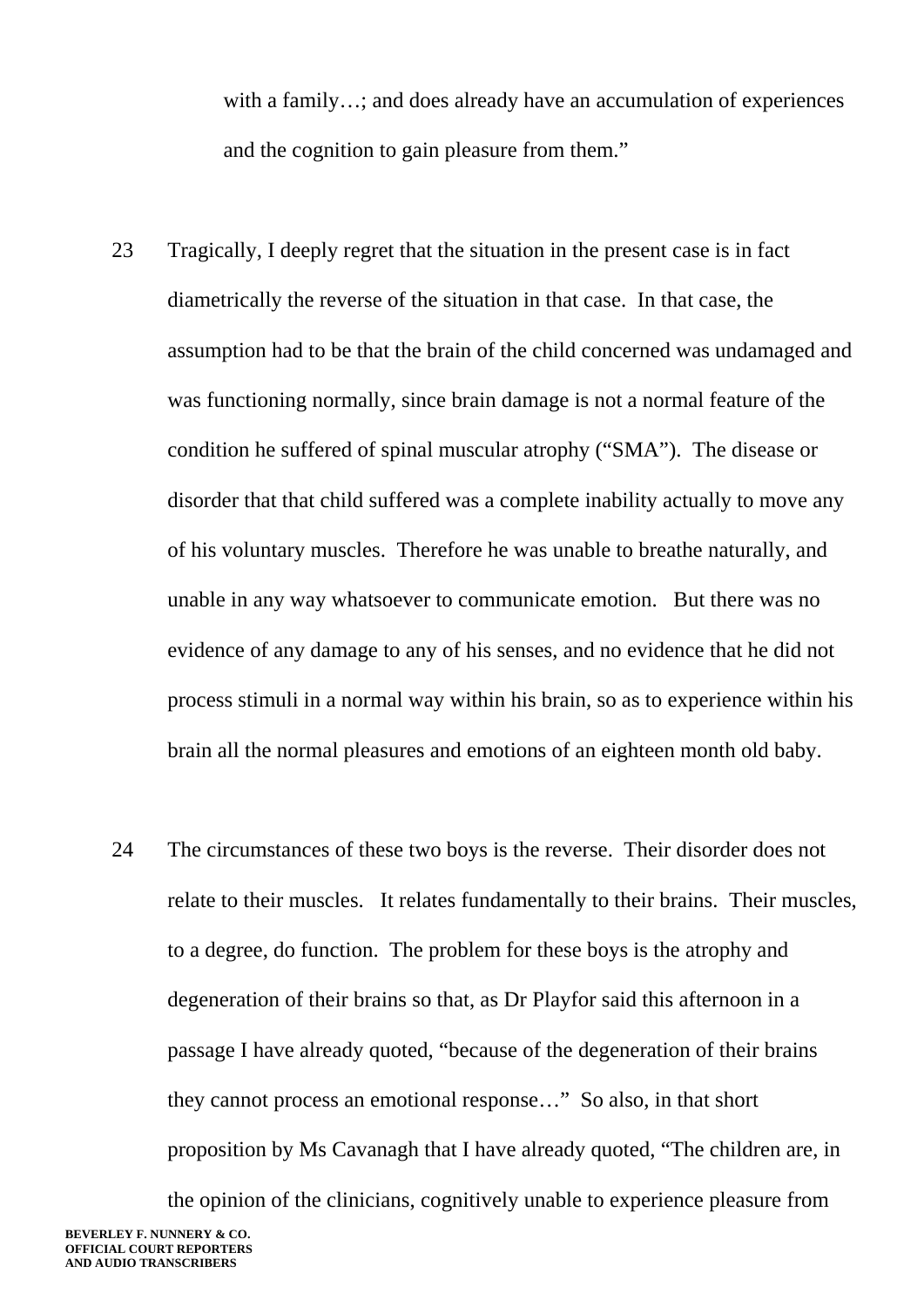comforting stimuli." So, although there may be much superficial similarity between the circumstances of these two boys and that of MB in that case, on proper analysis their situations are completely different.

- 25 In this case, the medical evidence satisfies me that these children already have severely damaged, or atrophied and malfunctioning brains. I could not go so far as to say, in the language of the Islamic Fiqh Council's second resolution, that their brains "have stopped working finally", but they are not functioning cognitively at all. These boys are merely artificially surviving. Their situation is unquestionably irreversible, and can only deteriorate progressively further. I give the fullest possible weight to the strong presumption for the prolongation of life to which I referred in paragraph (vii) of the ten propositions. But it seems to me that artificially to prolong their lives in this particular case lacks any purpose, confers no benefit at all apart from the fact of physical survival, and involves perpetuating the infliction of pain and discomfort for no gain or purpose. It is not in the best interests of either boy that the process be artificially prolonged, and it is in their best interests that nature should now be permitted to take its inevitable course. That is the tragic genetic destiny of each of these boys.
- 26 I will accordingly grant declarations in relation to each child separately and specifically, but in the same identical terms, namely:

**BEVERLEY F. NUNNERY & CO. OFFICIAL COURT REPORTERS AND AUDIO TRANSCRIBERS** 

" (1992) (1994) (1994) (1994) (1994) (1994) (1994) (1994) (1994) (1994) (1994) (1994) (1994) (1994) (1994) (19<br>1995 (1994) (1994) (1994) (1994) (1994) (1994) (1994) (1994) (1994) (1994) (1994) (1994) (1994) (1994) (1994)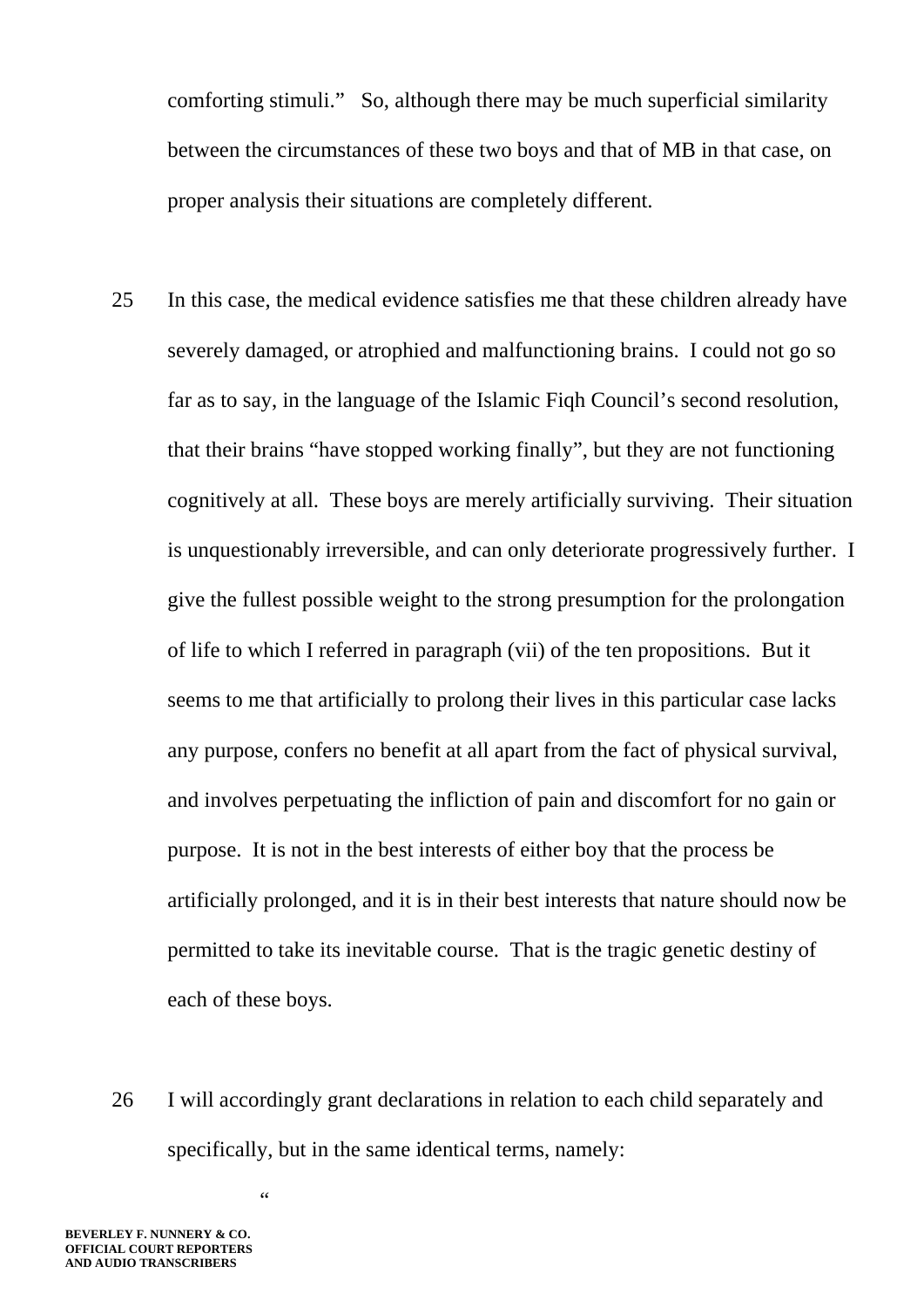- (a) It is lawful and in the best interests of [the respective child] for the clinicians of the Royal Manchester Children's Hospital to withdraw mechanical ventilation from him after due and careful consideration with his parents as to implementation of the process.
- (b) In the event of a serious deterioration in [the respective child's] medical condition, it is lawful and in his best interests for the following medical treatment to be withheld:
	- (i) Bag and mask ventilation, save to the extent that it is considered to be clinically appropriate in any given situation;
	- (ii) Endotracheal intubation;
	- (iii) Invasive or non-invasive ventilation.
- (c) In the event of a serious deterioration in [the respective child's] medical condition which leads to a cardiac arrest, it is lawful and in his best interests not to administer cardiac massage and resuscitation drugs including Inotropes.
- (d) In the event of a serious infection, including pneumonia, it is lawful and in [the respective child's] best interests not to undergo blood sampling or to receive intravenous antibiotics